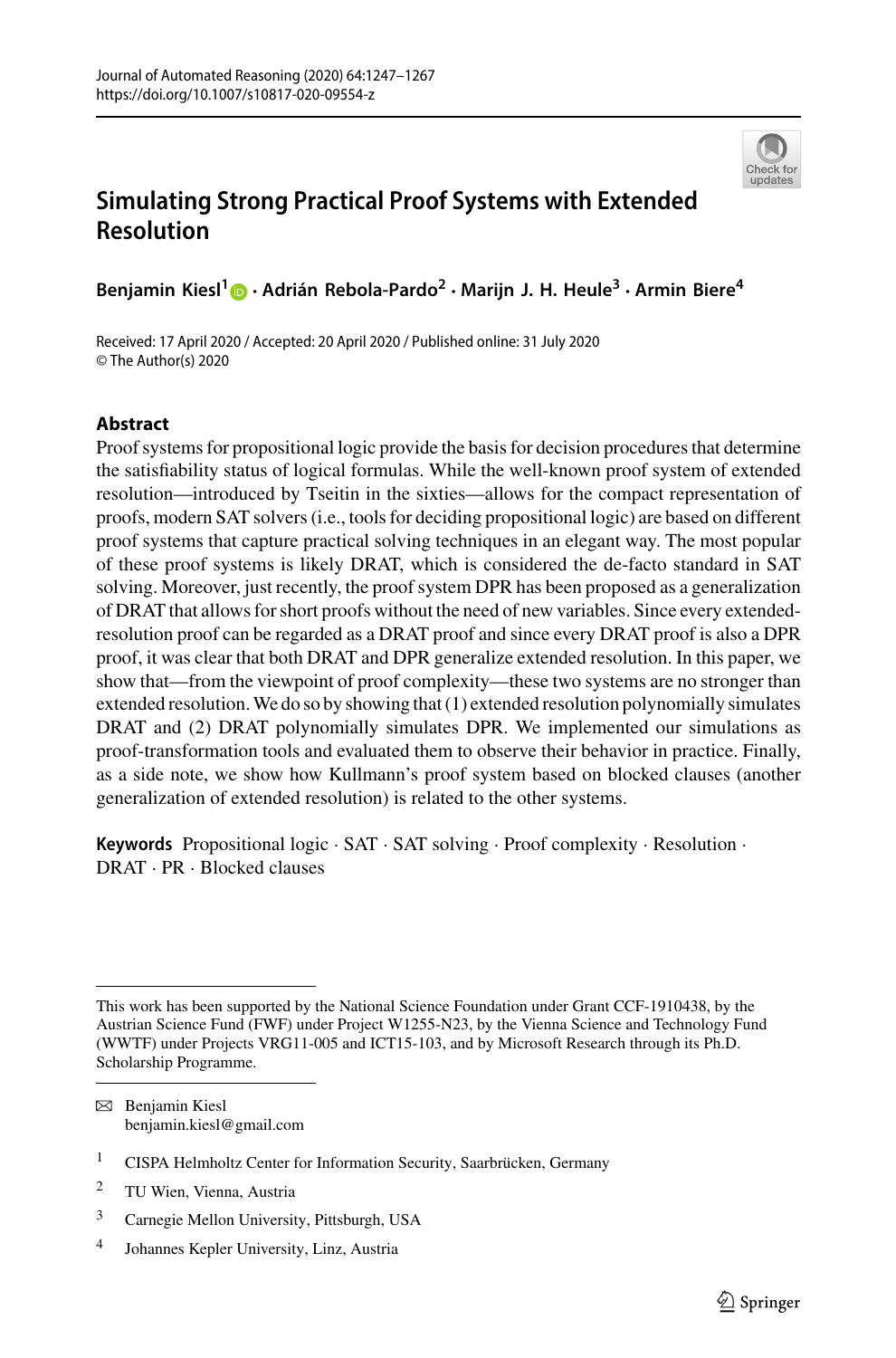## **1 Introduction**

When we look at proof systems for propositional logic, we observe an interesting peculiarity: Even though *extended resolution*, invented by Tseitin in the sixties [\[30\]](#page-20-0), is known to be highly expressive, the practitioners in SAT solving have come up with different proof systems on which they base their solvers. The most important of these proof systems is likely DRAT [\[35\]](#page-20-1), which can be considered the de-facto standard in SAT solving: Not only are the solvers in the annual SAT competitions required to produce DRAT proofs but also the proofs of long-standing mathematical problems, including the Boolean Erdős Discrepancy Conjecture [\[21\]](#page-20-2) and the Boolean Pythagorean Triples Problem [\[11\]](#page-19-0), were provided in DRAT.

One reason for the use of DRAT is that it can compactly represent many of the techniques used by modern SAT solvers. Moreover, due to its close relationship to unit propagation which is a core part of modern SAT solvers—the correctness of DRAT proofs can be checked efficiently, leading to the development of formally verified DRAT proof checkers. Spinning the idea of propagation-based proof systems even further, the proof system DPR [\[13](#page-19-1)[,16\]](#page-19-2) has been introduced as a generalization of DRAT. DPR allows for short proofs without the need for new variables, thus making it a strong candidate for practical SAT solving. In fact, the solver SaDiCaL [\[15](#page-19-3)], which implements the DPR-based *satisfaction-driven clause learning* (SDCL) paradigm [\[14](#page-19-4)], can automatically find short proofs of the pigeon-hole principle, Tseitin formulas over expander graphs [\[30\]](#page-20-0), and mutilated chessboard problems [\[25](#page-20-3)]. All these problems are infamous in the proof-complexity literature for being extremely hard [\[1](#page-19-5)[,8](#page-19-6)[,9](#page-19-7)[,31\]](#page-20-4), thus causing usual conflict-driven clause learning (CDCL) [\[24](#page-20-5)[,26\]](#page-20-6) solvers some serious trouble.

While it seems clear that both DRAT and DPR provide practical advantages over extended resolution, it has long been unclear whether these advantages also manifest themselves in theory in the sense that they can lead to exponentially shorter proofs for some formulas. In this paper, we show that they do not. We do so by providing polynomial simulations between the mentioned proof systems. Specifically, we give two polynomial-time procedures—the first procedure takes as input a DRAT proof and returns as output an extended-resolution proof of the same formula; the second procedure takes as input a DPR proof and returns as output a DRAT proof. Together, the two procedures can be used to transform DPR proofs into extended-resolution proofs.

Our results confirm the expected proof-complexity landscape in which all top-tier proof systems—including extended resolution, DRAT, DPR, and extended Frege systems [\[32\]](#page-20-7)—are essentially equivalent. Rounding off the picture, we show how blocked-clause addition [\[22](#page-20-8)] a generalization of the extension rule from extended resolution—can be used to replace the addition of resolution asymmetric tautologies (RATs) in DRAT without introducing new variables. Our paper thus bridges the gap between proof systems from the present and from the past.

To evaluate the increase in size caused by our simulations in practice, we implemented them as proof-transformation tools and performed experiments on a range of DRAT and DPR proofs. The experiments show that the simulations incur a size increase that, though nonnegligible, is relatively modest compared to the theoretical worst case. Our transformation tools thus allow practitioners to transform the output of SAT solvers into a format that might suit their applications better. Moreover, the transformation from DPR to DRAT enables the use of formally verified DRAT proof checkers for DPR proof checking.

The main contributions of this paper are as follows: (1) We prove that extended resolution polynomially simulates DRAT. (2) We prove that DRAT polynomially simulates DPR. (3)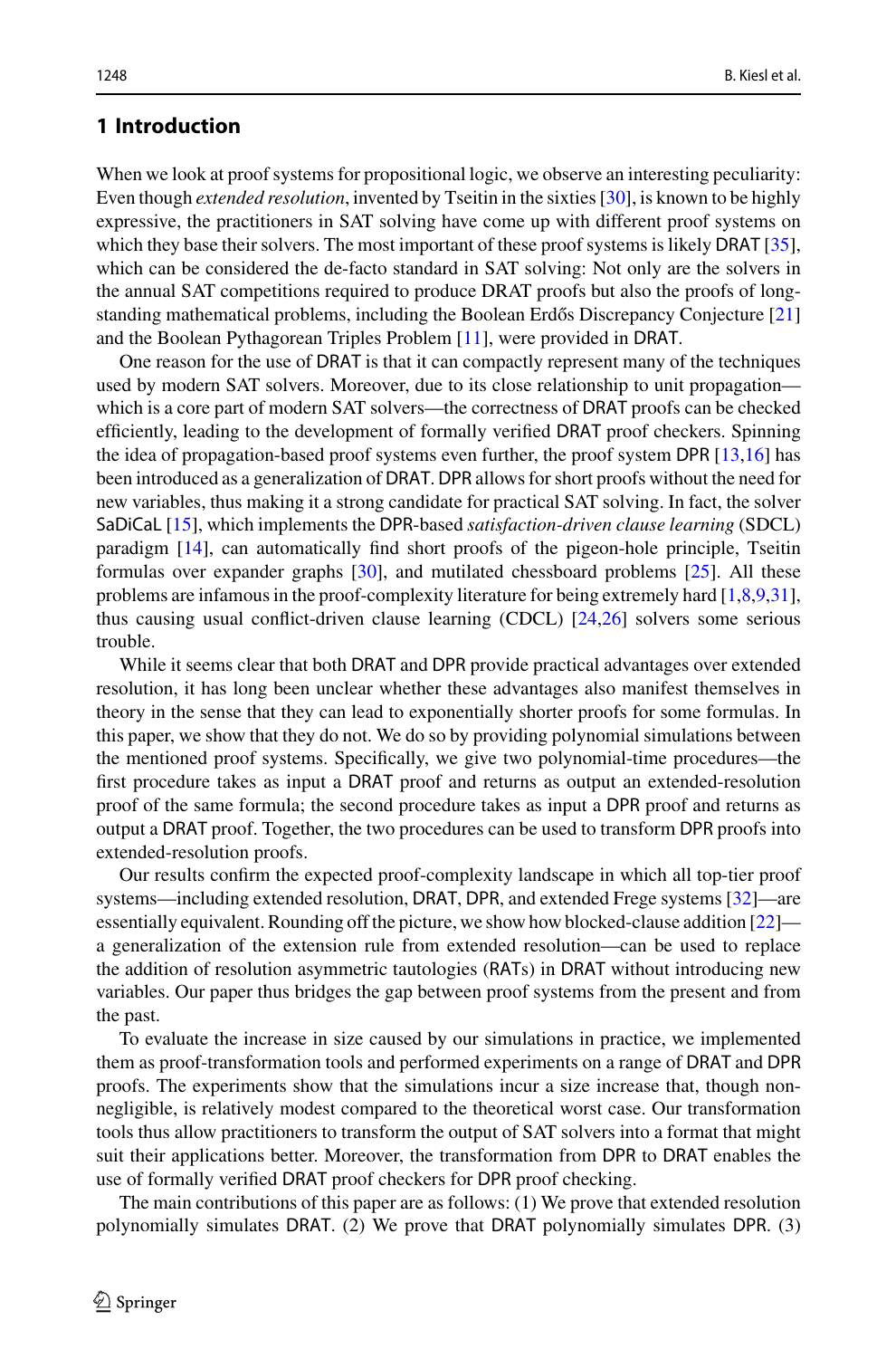We implemented our simulations as tools. (4) We present an empirical evaluation of our simulation tools. (5) We show how blocked-clause addition can be used as an alternative for resolution-asymmetric-tautology addition in DRAT.

This paper is an extended version of our IJCAR 2018 best paper [\[20\]](#page-20-9) and our TACAS 2018 paper [\[10](#page-19-8)].

## **2 Preliminaries**

Here we present the background required for understanding this paper. We consider propositional formulas in *conjunctive normal form* (CNF), which are defined as follows. A *literal* is either a variable *x* (a *positive literal*) or the negation  $\bar{x}$  of a variable *x* (a *negative literal*). The *complementary literal*  $\overline{l}$  of a literal *l* is defined as  $\overline{l} = \overline{x}$  if  $l = x$  and  $\overline{l} = x$  if  $l = \overline{x}$ . For a literal *l*, we denote the variable of *l* by *var*(*l*). A *clause* is a disjunction of literals; we assume that clauses do not contain repeated literals. A *unit clause* is a clause that contains exactly one literal; a *tautology* contains complementary literals. A *formula* is a conjunction of clauses. We view clauses as sets of literals and formulas as sets of clauses. A clause *C subsumes* a clause *D* if  $C \subseteq D$ .

An *assignment* is a function from a set of variables to the truth values 1 (*true*) and 0 (*false*). An assignment is *total* with respect to a formula if it assigns a truth value to every variable occurring in the formula. We often denote assignments by the sequences of literals they satisfy. For instance,  $x \bar{y}$  denotes the assignment that assigns 1 to *x* and 0 to *y*. A literal *l* is *satisfied* by an assignment  $\alpha$  if *l* is positive and  $\alpha$ (*var*(*l*)) = 1 or if it is negative and  $\alpha(var(l)) = 0$ . A literal is *falsified* by an assignment if its complement is satisfied by the assignment. A clause is satisfied by an assignment  $\alpha$  if it contains a literal that is satisfied by  $\alpha$ . Finally, a formula is satisfied by an assignment  $\alpha$  if all its clauses are satisfied by α. A formula is *satisfiable* if there exists an assignment that satisfies it. Two formulas are *logically equivalent* if they are satisfied by the same total assignments. Two formulas are *satisfiability-equivalent* if they are either both satisfiable or both unsatisfiable.

Given a clause C and an assignment  $\alpha$ , we define  $C|\alpha$  as the clause obtained from C by removing all literals that are falsified by α. If *F* is a formula, we define  $F|\alpha = \{C|\alpha\}$  $C \in F$  and  $\alpha$  does not satisfy  $C$  also denoted as F under  $\alpha$ . The result of applying the *unitclause rule* to a formula *F* is the formula  $F|a$  (i.e., the formula  $F|\alpha$  with  $\alpha = a$ ) where (*a*) is a unit clause in *F*. We also refer to applications of the unit-clause rule as *unit-propagation steps*. The iterated application of the unit-clause rule to a formula, until no unit clauses are left, is called *unit propagation*. If unit propagation on *F* yields the empty clause  $\perp$ , we say that it *derives a conflict* on *F*. For example, unit propagation derives a conflict on  $F = (\bar{a} \lor b) \land (b) \land (a)$  since  $F|a = (b) \land (b)$  and  $F|ab = \bot$ .

<span id="page-2-0"></span>For the rest of the paper, the notion of *implication via unit propagation* and the corresponding RUP clauses (short for *reverse unit propagation*) will be essential [\[34\]](#page-20-10):

**Definition 1** *A clause C* =  $(c_1 \vee \cdots \vee c_k)$  *is a* RUP *in a formula F if unit propagation derives a conflict on*  $F \wedge (\bar{c}_1) \wedge \cdots \wedge (\bar{c}_k)$ . If C is a RUP in F, we say that F implies C via unit propagation, which we denote by  $F \vdash_1 C$ .

For example,  $(\bar{a} \vee c) \wedge (\bar{b} \vee \bar{c})$  implies  $(\bar{a} \vee \bar{b})$  via unit propagation since unit propagation derives a conflict on  $(\bar{a} \vee c) \wedge (b \vee \bar{c}) \wedge (a) \wedge (b)$ . Observe that if *C* is a resolvent of two clauses in a formula  $F$ , or if  $F$  contains a clause  $D$  that subsumes  $C$ , then  $C$  is a RUP in  $F$ . We also say that a formula *F* implies a formula *G* via unit propagation, denoted by  $F \vdash_1 G$ , if  $F \vdash_1 C$  for every  $C \in G$ .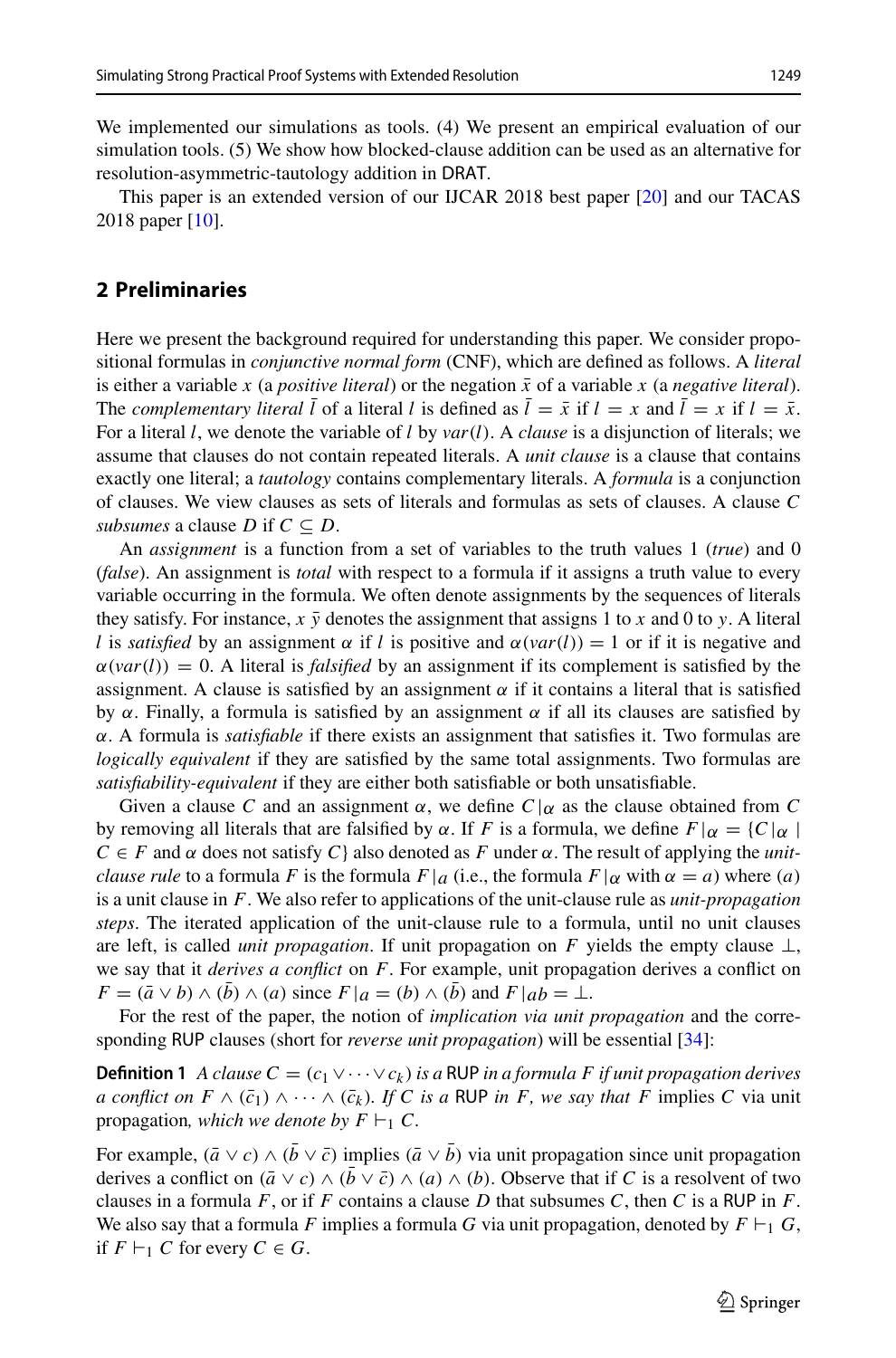We define proof systems and polynomial simulations following Cook and Reckhow [\[6](#page-19-9)]:

**Definition 2** *A* proof system *for propositional formulas in CNF is a surjective polynomialtime-computable function*  $f : \Sigma^* \to \mathcal{F}$  *where*  $\Sigma$  *is some alphabet and*  $\mathcal{F}$  *is the set of all unsatisfiable formulas.*

A proof system can thus be seen as a proof-checking function *f* that takes a *proof candidate P* (which is a string over  $\Sigma$ ) together with an unsatisfiable formula *F* and checks in polynomial time if *P* is a correct proof of *F*. The requirement that *f* is surjective means that there must exist a proof for *every* unsatisfiable formula. We sometimes use the word *proof system* in a more colloquial way to denote the rules that define what constitutes a correct proof of a certain type. The *size* of a proof is the number of symbols occurring in it.

**Definition 3** *A proof system*  $f_1$  :  $\Sigma_1^* \rightarrow \mathcal{F}$  polynomially simulates *a proof system*  $f_2$  :  $\Sigma_2^* \to \mathcal{F}$  if there exists a polynomial-time-computable function  $g: \Sigma_2^* \to \Sigma_1^*$  such that  $f_1(g(x)) = f_2(x)$ .

In other words,  $f_1$  polynomially simulates  $f_2$  if there exists a polynomial-time-computable function that transforms *f*2-proofs into *f*1-proofs. We next present the proof systems *extended resolution*, DRAT, and DPR.

## **3 Extended Resolution (ER), DRAT, and DPR**

We model proofs of a formula *F* as sequences  $C_1, \ldots, C_m, I_{m+1}, \ldots, I_n$ , where  $C_1, \ldots, C_m$ are clauses of *F* and  $I_{m+1}, \ldots, I_n$  are *instructions* as defined in the following. There are three different kinds of instructions: addition, deletion, and extension. An *addition* is either a pair  $\langle a, C \rangle$  or a triple  $\langle a, C, \omega \rangle$  where *C* is a clause and  $\omega$  is an assignment; a *deletion* is a pair <sup>d</sup>,*<sup>C</sup>* where *<sup>C</sup>* is a clause; and an *extension* (also called a *definition introduction*) is a pair  $\langle e, \varphi \rangle$  where  $\varphi$  is a definition of the form  $x \leftrightarrow p \lor (c_1 \land \cdots \land c_k)$  with *x* being a variable that does not occur in any earlier instructions of the proof and  $p, c_1, \ldots, c_k$  being literals whose variables are pairwise distinct. The CNF conversion of such a definition is the clause set cnf( $\varphi$ ) = { $(x \vee \bar{p})$ ,  $(x \vee \bar{c}_1 \vee \cdots \vee \bar{c}_k)$ ,  $(\bar{x} \vee p \vee c_1)$ , ...,  $(\bar{x} \vee p \vee c_k)$ }; in the particular case  $k = 0$  we have cnf $(\varphi) = \{(x \vee \overline{p}), (x)\}$ . The sequence  $C_1, \ldots, C_m, I_{m+1}, \ldots, I_n$  gives rise to formulas  $F_0, F_1, \ldots, F_n$  as follows:

$$
F_i = \begin{cases} \{C_1, \ldots, C_i\} & \text{if } i \le m \\ F_{i-1} \cup \{C\} & \text{if } i > m \text{ and } I_i \text{ is of the form } \langle \mathsf{a}, C \rangle \text{ or } \langle \mathsf{a}, C, \omega \rangle \\ F_{i-1} \setminus \{C\} & \text{if } i > m \text{ and } I_i \text{ is of the form } \langle \mathsf{d}, C \rangle \\ F_{i-1} \cup \mathsf{cnf}(\varphi) & \text{if } i > m \text{ and } I_i \text{ is of the form } \langle \mathsf{e}, \varphi \rangle \end{cases}
$$

We call *Fi* the *accumulated formula* corresponding to the *i*-th instruction. Based on this, we can now define the details of extended resolution and DRAT. In both proof systems, a correct proof of a formula *F* must derive the empty clause  $\bot$ , i.e.,  $\bot \in F_n$ . They differ only in the instructions they permit.

## **3.1 Extended Resolution**

Extended resolution combines resolution with the *extension rule*: A sequence  $C_1, \ldots, C_m$ , *I<sub>m+1</sub>*,..., *I<sub>n</sub>* is a correct extended-resolution proof of a formula *F* if every instruction *I<sub>i</sub>* ∈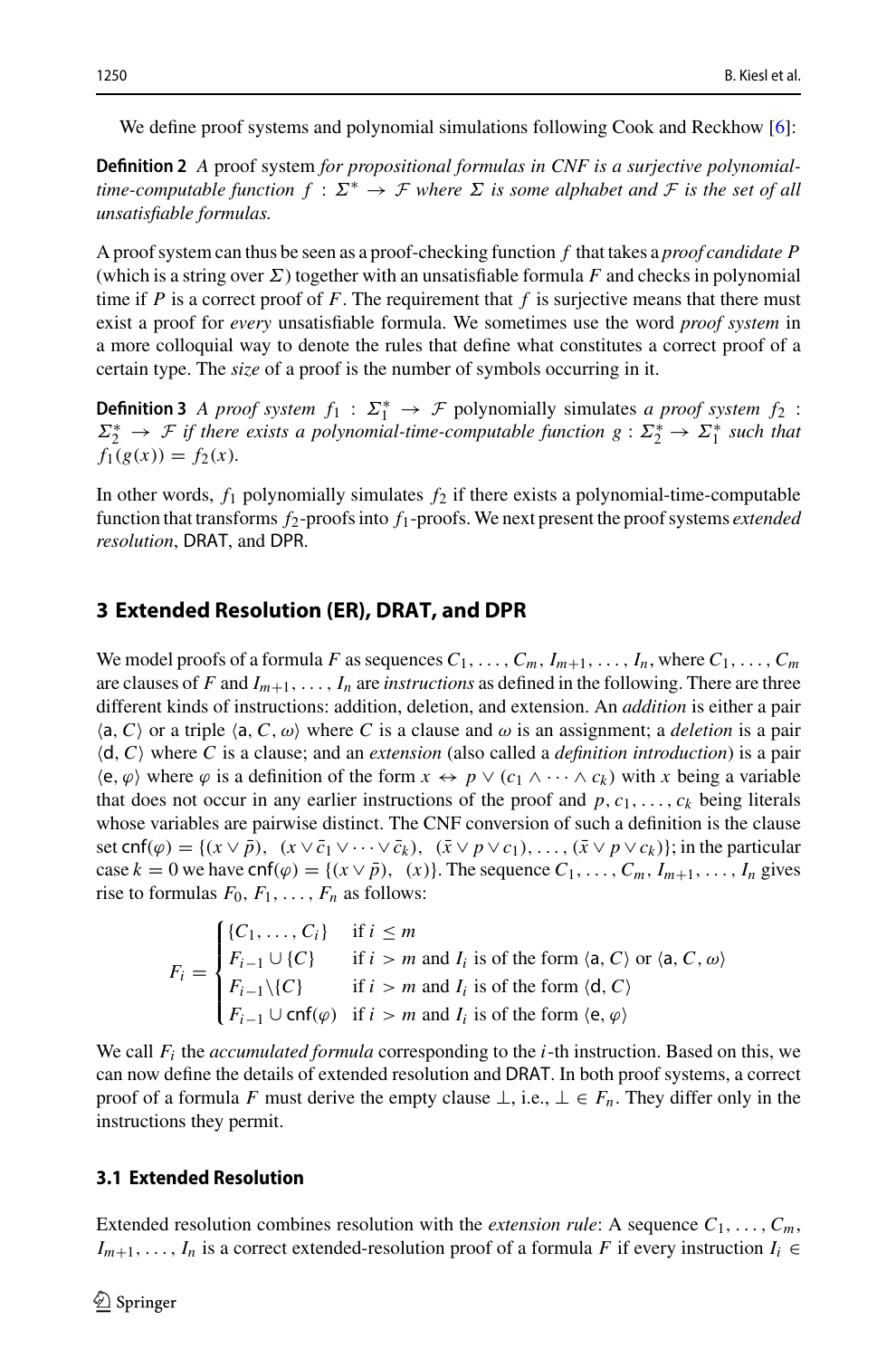$I_{m+1}, \ldots, I_n$  is either (1) an addition  $\langle a, (C \vee D) \rangle$  where  $(C \vee D)$  is the *resolvent*  $(C \vee p) \otimes_p p$  $(D \vee \overline{p})$  of two clauses  $(C \vee p)$  and  $(D \vee \overline{p})$  occurring in  $F_{i-1}$ , or (3) an extension  $\langle e, \varphi \rangle$ . When Tseitin originally introduced the extension rule [\[30](#page-20-0)], he only allowed definitions of the form  $x \leftrightarrow (\bar{a} \vee \bar{b})$  where *a* and *b* are variables. These definitions correspond to the clauses  $(x \vee a)$ ,  $(x \vee b)$ , and  $(\bar{x} \vee \bar{a} \vee \bar{b})$ . However, more general definitions can be derived from these basic definitions in a simple but tedious way. Because of this, more general extension rules are common in the literature, some even allowing definitions  $x \leftrightarrow \psi$  where  $\psi$  is an arbitrary propositional formula over previous variables (cf. [\[5](#page-19-10)[,9](#page-19-7)[,29\]](#page-20-11)).

# **3.2 DRAT**

A sequence  $C_1, \ldots, C_m, I_{m+1}, \ldots, I_n$  is a correct DRAT proof of a formula *F* if every instruction  $I_i \in I_{m+1}, \ldots, I_n$  is either (1) a deletion  $\langle d, C \rangle$  where *C* is an arbitrary clause, or (2) an addition  $\langle a, C \rangle$  where *C* is a RAT or a RUP in  $F_{i-1}$ ; we have already introduced RUPs in Definition [1](#page-2-0) on p. [1249.](#page-2-0) A RAT is then simply a clause for which all resolvents upon one of its literals are RUPs [\[18\]](#page-19-11):

**Definition 4** *A clause* ( $C \vee p$ ) *is a* resolution asymmetric tautology (RAT) *on p in a formula F* if for every clause  $(D \vee \overline{p}) \in F$ , the resolvent  $(C \vee D)$  is implied by F via unit propagation.

*Example 1* Consider the formula  $F = (\bar{p} \lor \bar{a}) \land (\bar{p} \lor b) \land (b \lor c) \land (\bar{c} \lor a)$  and the clause  $C = (a \vee p)$ . There are two resolvents of *C* upon *p*: The resolvent  $(a \vee \overline{a})$ , obtained by resolving with  $(\bar{p} \vee \bar{a})$ , is a tautology and thus trivially a RUP in *F*; the resolvent  $(a \vee b)$ , obtained by resolving with ( $\bar{p} \lor b$ ), is a RUP in *F* since unit propagation derives a conflict on *F* ∧ ( $\bar{a}$ ) ∧ ( $\bar{b}$ ). It follows that *C* is a RAT on *p* in *F*. on  $F \wedge (\bar{a}) \wedge (\bar{b})$ . It follows that *C* is a RAT on *p* in *F*.

As shown in [\[18](#page-19-11)], if a clause C is a RAT on p in a formula F, then F and  $F \wedge C$  are satisfiability-equivalent. The idea behind the proof is that every satisfying assignment of *F* that does not satisfy *C* can be turned into a satisfying assignment of  $F \wedge C$  by making the literal *p* true.

Observe that if *C* is a non-empty RUP in *F*, it is a RAT in *F* on any literal  $p \in C$  (the empty clause  $\perp$  cannot be a RAT as it contains no literals). In the rest of the paper, we thus call a clause a *proper* RAT if it is a RAT on some literal *p* but not a RUP. The addition of definition clauses, as with the extension rule, is a special case of blocked-clause addition [\[17\]](#page-19-12) (see Sect. [5\)](#page-11-0), which itself is a particular case of RAT addition. We thus regard DRAT as a generalization of extended resolution.

## **3.3 DPR**

A sequence  $C_1, \ldots, C_m, I_{m+1}, \ldots, I_n$  is a correct DPR proof of a formula *F* if every instruction  $I_i \in I_{m+1}, \ldots, I_n$  is either (1) a deletion  $\langle d, C \rangle$  where *C* is an arbitrary clause, or (2) an addition  $\langle a, C \rangle$  where *C* is a RUP in  $F_{i-1}$ , or (3) an addition  $\langle a, C, \omega \rangle$  where *C* is propagation-redundant with respect to  $F_{i-1}$  and  $\omega$ ; we define propagation-redundancy in the following, it is based on the notion of *precluded* assignments:

**Definition 5** *Given an assignment*  $\alpha = a_1 \dots a_k$ , the clause  $(\bar{a}_1 \vee \dots \vee \bar{a}_k)$  is the clause that precludes α*.*

With this we can now define propagation-redundancy [\[16](#page-19-2)]: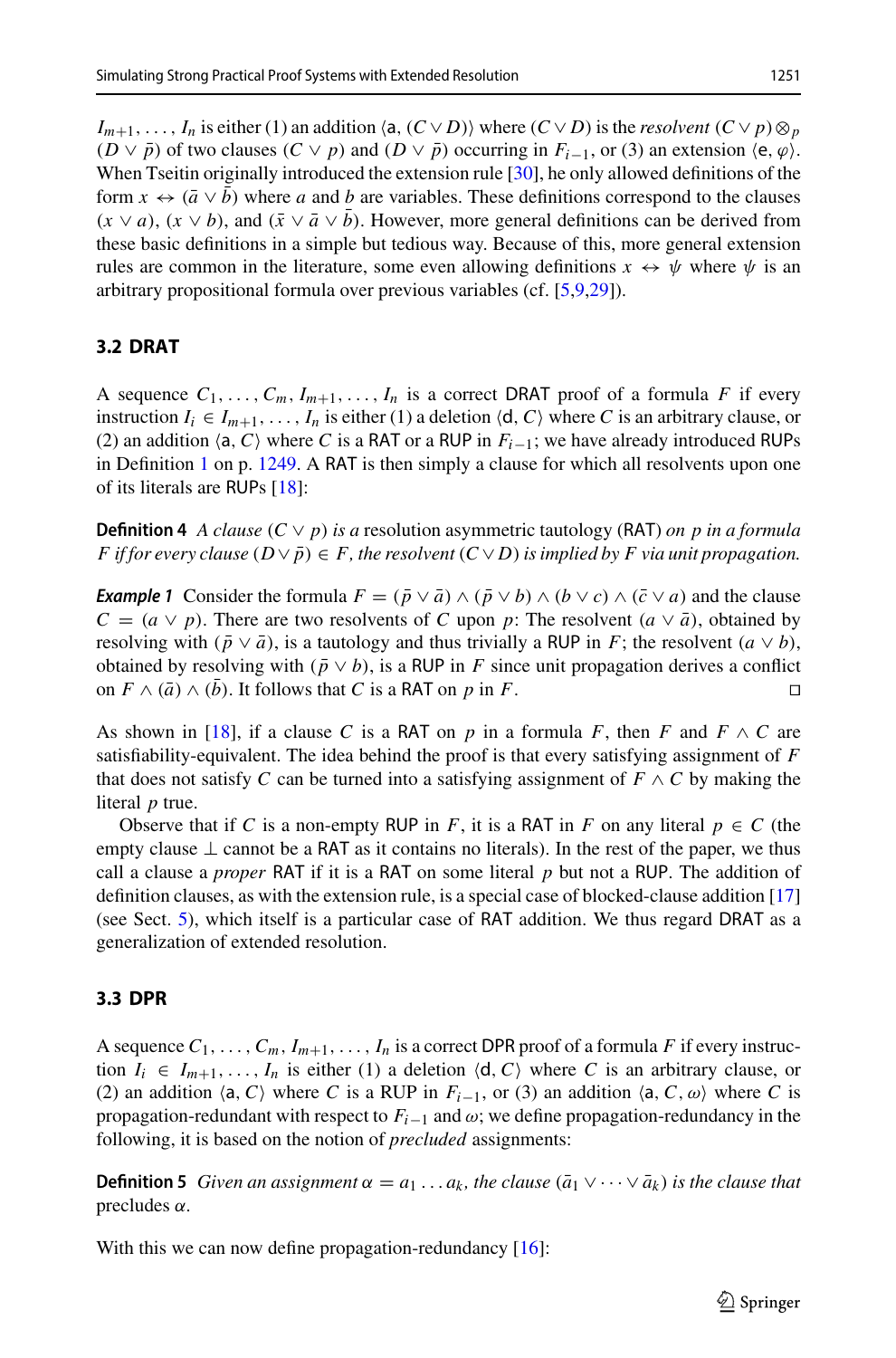**Definition 6** *Let F be a formula, C a clause,* α *the assignment precluded by C, and* ω *an assignment that satisfies C. Then, C is* propagation redundant (PR) *with respect to F and* ω *if*  $F|\alpha \vdash_1 F|\omega$ *.* 

We call  $\omega$  the witness for the propagation-redundancy of  $C$ .

*Example 2* Let  $F = (x \lor y) \land (\bar{x} \lor y) \land (\bar{x} \lor z)$ ,  $C = (x)$ , and let  $\omega = x \bar{z}$ . Then, C precludes the assignment  $\alpha = \bar{x}$ , and  $\omega$  satisfies *C*. Now, consider the formulas  $F|\alpha = (y)$ and  $F|_{\omega} = (y)$ . Clearly,  $F|_{\alpha} \vdash_1 F|_{\omega}$ , and so C is propagation redundant with respect to F and witness ω.

If *C* is a RAT on *p* in a formula *F*, then *C* is propagation-redundant with respect to *F* and some witness  $\omega$  [\[16](#page-19-2)]. Hence, DPR can be seen as a generalization of DRAT. Moreover, if a DPR proof contains no deletions, we call it a PR proof. Likewise, DRAT proofs without deletions are RAT proofs.

We now proceed to showing that extended resolution polynomially simulates DRAT. After this, we show that DRAT polynomially simulates DPR.

## <span id="page-5-1"></span>**4 Simulating DRAT with Extended Resolution**

We perform the transformation of a DRAT proof into an extended-resolution proof in four stages. In the first stage, we use the extension rule together with RUP addition and clause deletion to eliminate all additions of proper RATs. In the second stage, we get rid of all clause deletions. In the third stage, we then replace all RUP additions by resolution inferences and subsumed-clause additions. Finally, in the fourth stage, we also eliminate the subsumedclause additions to obtain a correct extended-resolution proof.

#### **4.1 Eliminating Additions of Proper RATs**

Given a DRAT proof  $C_1, \ldots, C_m, I_{m+1}, \ldots, I_n$ , we iterate over the instructions  $I_{m+1}, \ldots, I_n$ and replace every addition  $I_i = \langle a, (p \vee C) \rangle$  of a clause  $(p \vee C)$  that is a proper RAT on *p* in the accumulated formula  $F_{i-1}$  by a sequence  $\pi_i$  of instructions. As illustrated in Fig. [1,](#page-5-0) such a sequence  $\pi_i$  consists of a single definition introduction followed first by several RUP additions and then by several clause deletions. In the case where  $I_i$  is not the addition of a proper RAT, we simply let  $\pi_i$  be  $I_i$ . At the end of this iterative process, we obtain a sequence  $C_1, \ldots, C_m, \pi_{m+1}, \ldots, \pi_n$ , where every  $\pi_i$  is a sequence of instructions corresponding to the instruction *I<sub>i</sub>* from the original proof. The sequence  $C_1, \ldots, C_m, \pi_{m+1}, \ldots, \pi_n$  contains no additions of proper RATs, but instead contains definition introductions.

Each iteration of this process performs the following transformation, where  $I_i$  is an addition instruction of a clause  $C = (p \lor c_1 \lor \cdots \lor c_k)$  which is a RAT on literal p in the accumulated formula *Fi*−<sup>1</sup> before *Ii* .

<span id="page-5-0"></span>**Fig. 1** We transform a RAT addition into a definition introduction (Def), followed by RUP additions and clause deletions (Del) Def

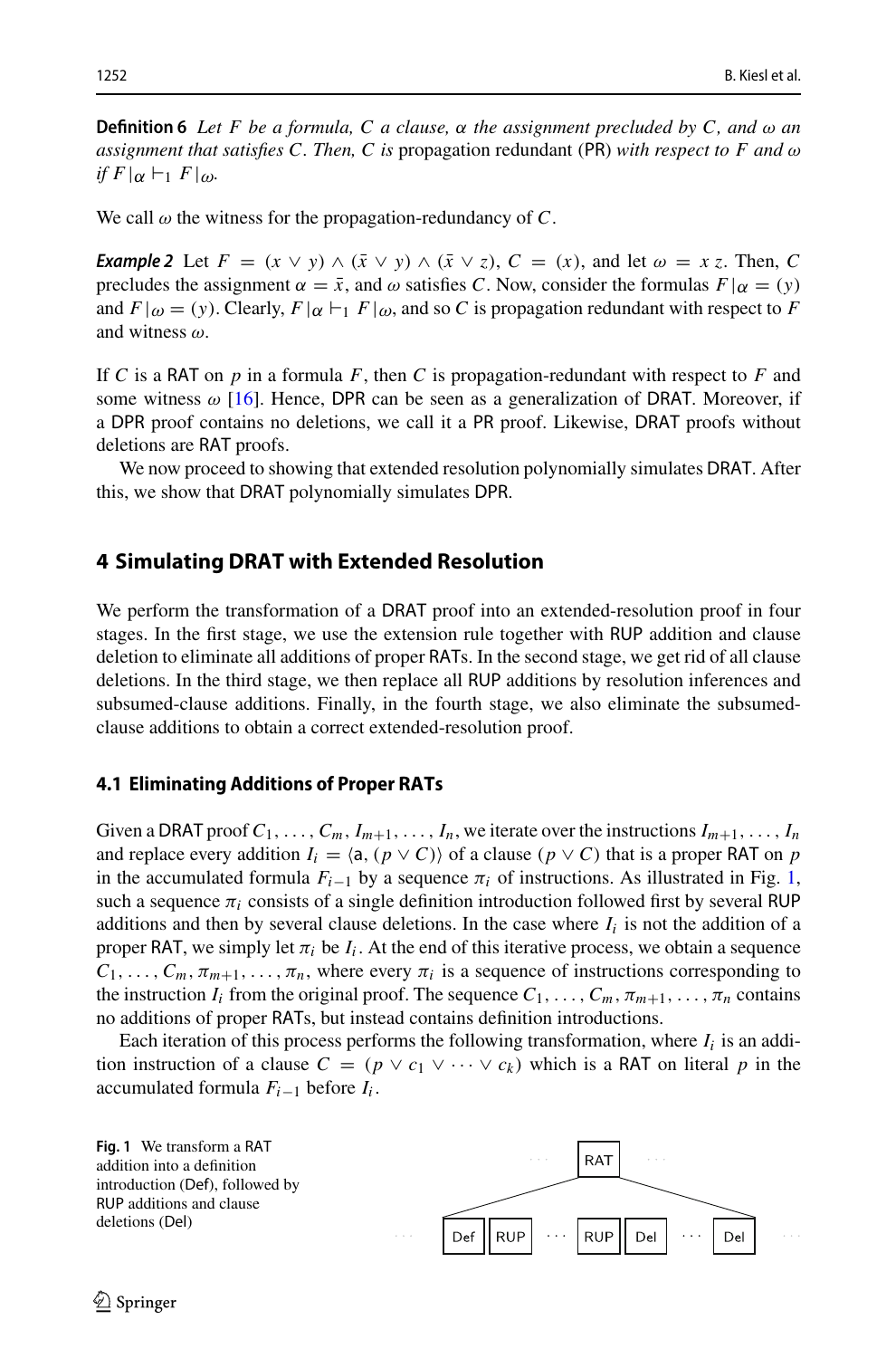$C_1, \ldots, C_m, \pi_{m+1}, \ldots, \pi_{i-1}, I_i, I_{i+1}, \ldots, I_m$  $\left\{ \right\}$  $C_1, \ldots, C_m, \pi_{m+1}, \ldots, \pi_{i-1}, \pi_i, I'_{i+1}, \ldots, I'_m$ 

We first use the extension rule to introduce a clause  $(x \lor c_1 \lor \cdots \lor c_k)$  as well as some other definition clauses, where *x* is a *new* variable in the sense that it is not used anywhere else in the proof. Note that  $(x \vee c_1 \vee \cdots \vee c_k)$  differs from *C* only on the literal *p*, which is replaced by the variable *x*. We then use RUP additions and clause deletions to replace all occurrences of *p* in  $F_{i-1}$  by *x*. Our procedure guarantees that the formula accumulated after  $\pi_i$  in the resulting sequence is exactly  $F_i[x/p]$ , obtained from  $F_i = F_{i-1} \cup \{C\}$  (the accumulated formula after  $I_i$  in the original proof) by simultaneously replacing occurrences of  $p$  by  $x$  and occurrences of  $\bar{p}$  by  $\bar{x}$ .

As a consequence, the correctness of the whole proof is preserved by simply renaming *p* to *x*, and  $\bar{p}$  to  $\bar{x}$ , in all later instructions, resulting in the instructions  $I'_{i+1}, \ldots, I'_{n}$ . It is thus clear that the size of the accumulated formula after  $\pi_i$  in the new proof is the same as that of  $F_i$  in the original proof; this property will be crucial for the complexity analysis in Sect. [4.5.](#page-10-0) We now explain in detail how the sequence  $\pi_i$  is obtained, and provide an example to illustrate the procedure.

- (1) Use the extension rule to introduce the definition  $x \leftrightarrow p \vee (\bar{c}_1 \wedge \cdots \wedge \bar{c}_k)$ . This adds the clause set  $\{(x \vee c_1 \vee \cdots \vee c_k), (x \vee \bar{p}), (\bar{x} \vee p \vee \bar{c}_1), \ldots, (\bar{x} \vee p \vee \bar{c}_k)\}\)$ . The first clause will be our replacement of the RAT ( $p \lor c_1 \lor \cdots \lor c_k$ ). This is similar to the definitions introduced to express conditional overwrites in propositional logic in [\[28\]](#page-20-12), and intuitively follows the correctness proof of RAT clause addition from [\[18](#page-19-11)]: given any interpretation satisfying *Fi*−1, we can construct another interpretation satisfying  $F_i$  by conditionally changing the truth value of  $p$ , precisely as given by the definition of *x*. The rest of the transformation simply replaces occurrences of *p* by *x*.
- (2) Replace the literal *p* in all clauses of  $F_{i-1}$  by the new variable *x*:
	- (a) Add for every clause  $(D \vee p) \in F_{i-1}$  the clause  $(D \vee x)$ . This is a RUP addition since  $(D \vee x)$  is a resolvent of  $(D \vee p)$  and  $(x \vee \overline{p})$ .
	- (b) Add for every clause  $(D \vee \overline{p}) \in F_{i-1}$  the clause  $(D \vee \overline{x})$ . To show that this is a correct RUP addition, we show that unit propagation derives a conflict on  $F_{i-1} \wedge \overline{D} \wedge (x)$ , where  $\overline{D}$  is the conjunction of the negated literals of *D*. As *C* is a RAT on *p* in  $F_{i-1}$ , we know that the resolvent  $(c_1 \vee \cdots \vee c_k \vee D)$  of *C* and ( $D \vee \bar{p}$ ) is a RUP in  $F_{i-1}$ . Now, by propagating the unit clauses of *D*, we derive ( $\bar{p}$ ) because the clause ( $D \vee \bar{p}$ ) is in  $F_{i-1}$ . After this, we propagate *x* and  $\bar{p}$  to derive all the unit clauses ( $\bar{c}_1$ ), . . . , ( $\bar{c}_k$ ) from the clauses ( $\bar{x} \vee p \vee \bar{c}_j$ ) with  $j \in 1, \ldots, k$ . But then we have derived the negations of all literals in the resolvent  $(c_1 \vee \cdots \vee c_k \vee D)$ , and since this resolvent is a RUP in  $F_{i-1}$ , unit propagation must eventually derive a conflict.
	- (c) Delete all clauses containing  $p$  or  $\bar{p}$ , including those added in step 1. Note that this does not delete the clause ( $x \lor c_1 \lor \cdots \lor c_k$ ).

*Example 3* Say we are given a proof  $C_1, \ldots, C_m, I_{m+1}, \ldots, I_i, \ldots, I_n$  and we want to eliminate the addition  $I_i = \langle a, C \rangle$  where  $C = (p \lor a)$  is a proper RAT on *p* in the accumulated formula  $F_{i-1} = \{(\bar{p} \vee b), (a \vee b \vee c), (\bar{c} \vee d), (\bar{d}), (\bar{a} \vee p)\}\)$ . Observe that *C* is a RAT on *p* because the resolvent ( $a \vee b$ ), obtained by resolving *C* with ( $\bar{p} \vee b$ ) upon *p*, is a RUP in  $F_{i-1}$ .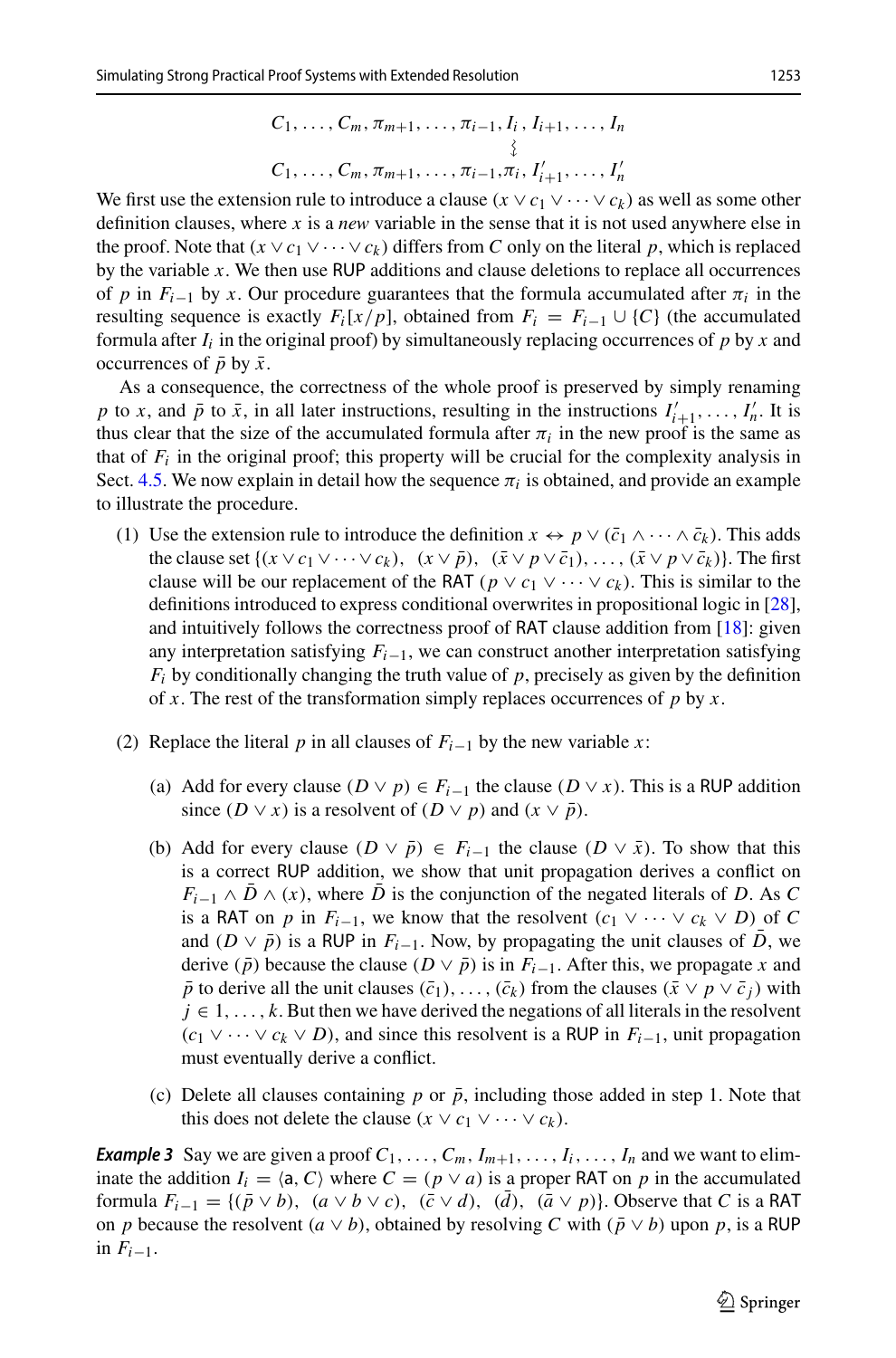We first use the extension rule to add the definition  $x \leftrightarrow (p \vee \overline{a})$ . This adds the clauses  $(x \lor a)$ ,  $(x \lor \bar{p})$ , and  $(\bar{x} \lor p \lor \bar{a})$ . Next, we need to replace the literal p in  $F_{i-1}$  by x. To do so, we first resolve  $(x \vee \overline{p})$  with  $(\overline{a} \vee p)$  to derive  $(\overline{a} \vee x)$ . Then, we introduce the RUP  $(\overline{x} \vee b)$ for the existing clause ( $\bar{p} \vee b$ ). (It can be easily seen that the clause ( $\bar{x} \vee b$ ) is a RUP in the accumulated formula  $F_{i-1} \cup \{(\bar{x} \vee p \vee \bar{a}), (x \vee \bar{p}), (x \vee a)\}\$ : By propagating (*b*), we derive  $(\bar{p})$  from  $(\bar{p} \vee b)$ . After this, the propagation of  $(x)$  and  $(\bar{p})$  derives  $(\bar{a})$  from  $(\bar{x} \vee p \vee \bar{a})$ . But then further propagation will eventually lead to a conflict because  $(a \vee b)$ , which is the resolvent of ( $p \vee a$ ) and ( $\bar{p} \vee b$ ), is a RUP in  $F_{i-1}$ .) Finally, we delete all clauses containing *p* or  $\bar{p}$ . We thus obtain the proof  $C_1, \ldots, C_m, I_{m+1}, \ldots, I_{i-1}, \pi_i, \ldots, I_n$  where  $\pi_i$  is the instruction sequence  $\langle e, x \leftrightarrow (p \vee \bar{a}) \rangle$ ,  $\langle a, (\bar{a} \vee x) \rangle$ ,  $\langle a, (\bar{x} \vee b) \rangle$ ,  $\langle d, (\bar{p} \vee b) \rangle$ ,  $\langle d, (\bar{a} \vee p) \rangle$ ,  $\langle d, (\bar{x} \vee p \vee \bar{a}) \rangle$ ,  $\langle d, (x \vee \bar{p}) \rangle$ . After the last instruction of  $\pi_i$ , we get the accumulated formula  $\{(\bar{x} \lor b), (a \lor b \lor c), (\bar{c} \lor d), (d), (\bar{a} \lor x), (x \lor a)\}\$ , which is precisely  $F_i[x/p]$ . We then just need to replace *p* by *x* and  $\bar{p}$  by  $\bar{x}$  in  $I_{i+1},..., I_n$  to obtain a correct proof  $C_1,..., C_m, I_{m+1},..., I_{i-1}, \pi_i, I'_{i+1},..., I'_n$ .  $C_1, \ldots, C_m, I_{m+1}, \ldots, I_{i-1}, \pi_i, I'_{i+1}, \ldots, I'_m$ *n*. □

## **4.2 Eliminating Clause Deletions**

At this point, our proof is a sequence of (1) clauses from the original formula, (2) definition introductions, (3) RUP additions, and (4) clause deletions. Since no additions of proper RATs remain in the proof, the elimination of a deletion instruction does not affect the correctness of other proof instructions: The addition of RUPs depends only on the existence of clauses in the accumulated formula but not on their non-existence (if *C* is a RUP in *F*, it is a RUP in every superset of *F*). Also the extension rule is not affected by additional clauses. By simply eliminating all deletions, we thus end up with a correct proof. Note that this would not work if *proper* RAT additions were still present, because they depend on the non-existence of certain clauses (a clause *C* is a RAT in a formula *F* only if *F* contains *no* resolvents with *C* that are not RUPs).

## <span id="page-7-1"></span>**4.3 Eliminating RUP Additions**

Similar to the first stage of our simulation, we again iterate over the proof from the beginning. In this stage, we replace all additions of RUPs that are neither resolvents nor subsumed clauses. In the following, we show how the addition of such a RUP can be transformed into a sequence of resolution steps followed by a single subsumed-clause addition. This is illustrated in Fig. [2.](#page-7-0) We note that this has already been explained on a high level in the literature [\[27](#page-20-13)[,33](#page-20-14)].

Let us first observe that, given a correct proof containing only RUP additions and definition introductions, the RUP additions of tautological clauses can be directly eliminated. To see this, simply observe that definition introductions are never affected by the presence of tautologies. Furthermore, if a clause *C* is a RUP in *F*, and *F* contains a tautology  $(a \lor \overline{a} \lor D)$ , the latter never becomes a unit clause in  $F|\alpha$  under any assignment  $\alpha$ ; therefore, C is also a RUP in

<span id="page-7-0"></span>**Fig. 2** We transform a RUP addition into a sequence of resolution steps (Res) followed by a single subsumed-clause addition (Sub)

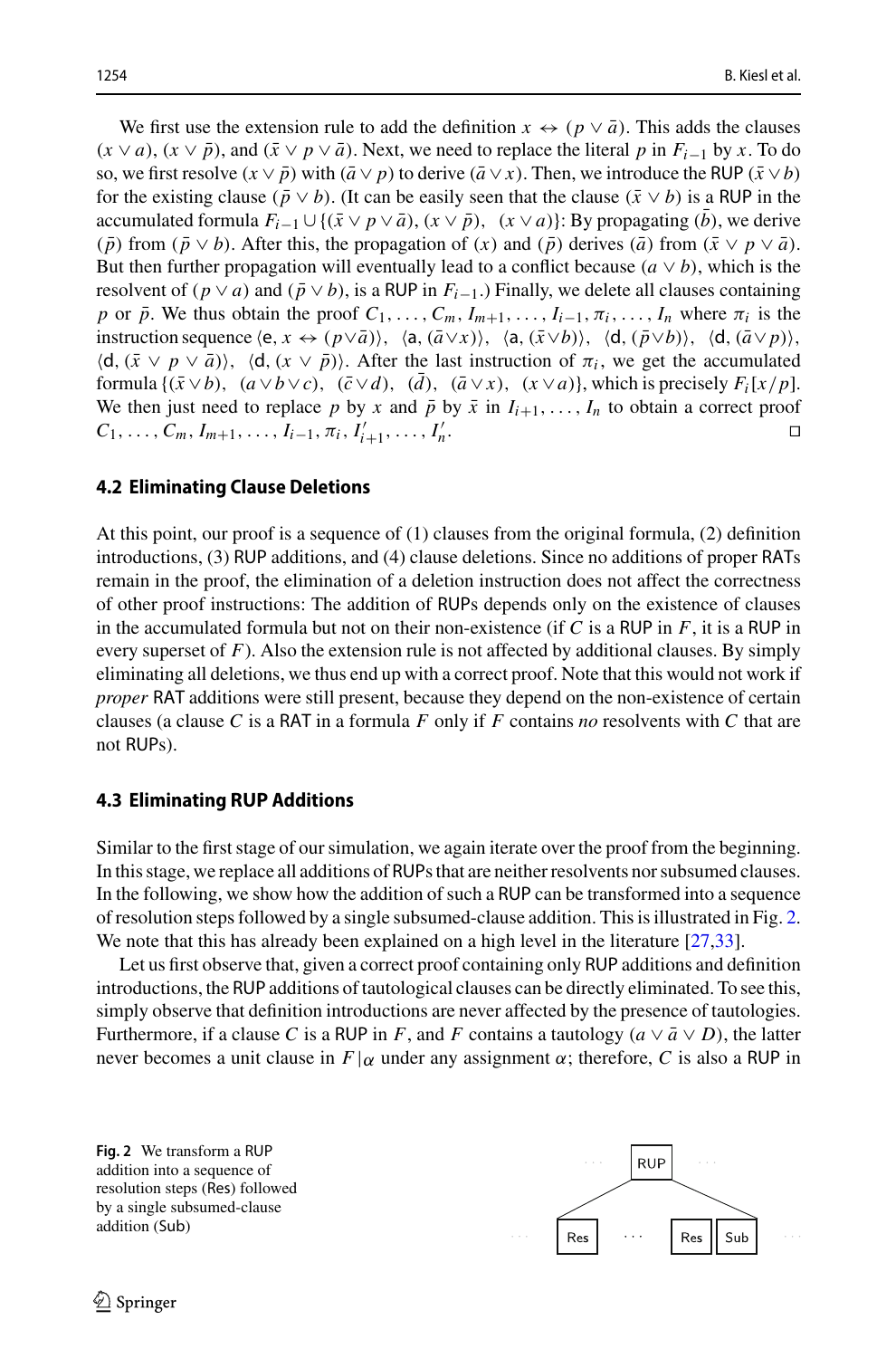$C_{n+1} \leftarrow D_{n+1}$ **for**  $i = n, ..., 1$  **do if**  $\bar{a}_i \in C_{i+1}$  **then**  $C_i \leftarrow D_i \otimes_{a_i} C_{i+1}$ <br>4 **else**  $C_i \leftarrow C_{i+1}$ else  $C_i \leftarrow C_{i+1}$ 

<span id="page-8-0"></span>**Algorithm 1.** Given a RUP *C*, the algorithm derives a clause  $C_1 \subseteq C$ .

the formula resulting from removing tautologies from *F*. In the following, we thus consider only proofs without tautological clauses.

If a non-tautological clause C is a RUP in a formula  $F$ , we know that unit propagation derives a conflict on  $F \wedge \overline{C}$  where  $\overline{C}$  is the conjunction of the negated literals in *C*. This is equivalent to saying that unit propagation derives a conflict on  $F | \bar{C}$ , viewing  $\bar{C}$  as the assignment that satisfies *C*. Hence, there exists a (possibly empty) sequence of literals  $a_1, \ldots, a_n$ such that the unit clause  $(a_i)$  occurs in  $F|\bar{C}a_1 \ldots a_{i-1}$  for each  $1 \le i \le n$ , and the empty clause  $\perp$  occurs in  $F[\bar{C}_{a_1} \ldots a_n]$ . Intuitively,  $(a_i)$  is the unit clause propagated at the *i*-th propagation step after all unit clauses in  $\overline{C}$  have been propagated. These unit clauses and the empty clause stem from clauses  $D_1, \ldots, D_{n+1} \in F$  with the following properties: (I) the clause  $D_i | \bar{C} a_1 ... a_{i-1}$  is the unit clause  $(a_i)$  for  $1 \le i \le n$ , (II)  $D_i$  is not satisfied by  $\overline{C}a_1 \ldots a_{i-1}$  for  $1 \le i \le n+1$ , and (III) the clause  $D_{n+1}|\overline{C}a_1 \ldots a_n$  is the empty clause.

Algorithm [1](#page-8-0) uses the clauses  $D_1, \ldots, D_{n+1}$  as follows: It starts with the last clause,  $D_{n+1}$ , and step-by-step resolves it with the clauses  $D_n, \ldots, D_1$  until it obtains a clause  $C_1$ that subsumes *C*. Using  $C_1$ , we can then derive *C* with a subsumed-clause addition. Note that the algorithm performs *n* iterations and that the clauses  $D_1, \ldots, D_{n+1} \in F$  can be found by performing unit propagation on  $F \wedge (\bar{c}_1) \wedge \cdots \wedge (\bar{c}_k)$ , where  $C = (c_1 \vee \cdots \vee c_k)$ . As unit propagation is known to run in polynomial time, Algorithm [1](#page-8-0) thus also runs in polynomial time with respect to  $F \wedge C$ . Example [4](#page-8-1) illustrates the algorithm.

<span id="page-8-1"></span>*Example 4* Consider the clause  $C = (a \lor b)$  and  $F = D_1 \land D_2 \land D_3 \land D_4$  where:

$$
D_1 = (a \lor c) \qquad D_2 = (a \lor \bar{c} \lor d) \qquad D_3 = (\bar{d} \lor e) \qquad D_4 = (\bar{d} \lor \bar{e})
$$

The clause *C* is a RUP in *F* because unit propagation derives a conflict on  $F \wedge (\bar{a}) \wedge (b)$ , or equivalently, it derives a conflict on  $F | \bar{a} \bar{b}$ . To illustrate this, we perform the unit propagation:

$$
D_1|\bar{a}\bar{b} = (c) \qquad D_2|\bar{a}\bar{b}c = (d) \qquad D_3|\bar{a}\bar{b}cd = (e) \qquad D_4|\bar{a}\bar{b}cde = \perp
$$

Our algorithm now performs resolution steps as follows:

$$
\begin{array}{c|c}\nD_1 & D_2 & \overbrace{\overbrace{\overbrace{\overbrace{\overline{a} \vee \overline{c} \vee d}}^{D_2}}^{D_3} & \overbrace{\overbrace{\overline{\overline{d} \vee e}}^{D_4}}^{D_5} \\
\overbrace{\overbrace{\overbrace{\overbrace{\overline{a} \vee \overline{c}}^{Q_4}}^{Q_5} & \overbrace{\overbrace{\overline{d} \vee \overline{e}}^{Q_4}}^{Q_5} \\
\overbrace{\overbrace{\overbrace{\overbrace{\overline{a} \vee \overline{c}}^{Q_6}}}^{Q_6} & \overbrace{\overbrace{\overline{a} \vee \overline{e}}^{Q_7} & \overbrace{\overbrace{\overline{a} \vee \overline{e}}^{Q_8} \\
\end{array}}
$$

As we can see, the resulting clause  $C_1 = (a)$  subsumes  $C = (a \vee b)$ .

<span id="page-8-2"></span>**Lemma 1** *If a formula F implies a non-tautological clause C via unit propagation, then the clause C*1*, computed by Algorithm [1,](#page-8-0) subsumes C.*

 $\circled{2}$  Springer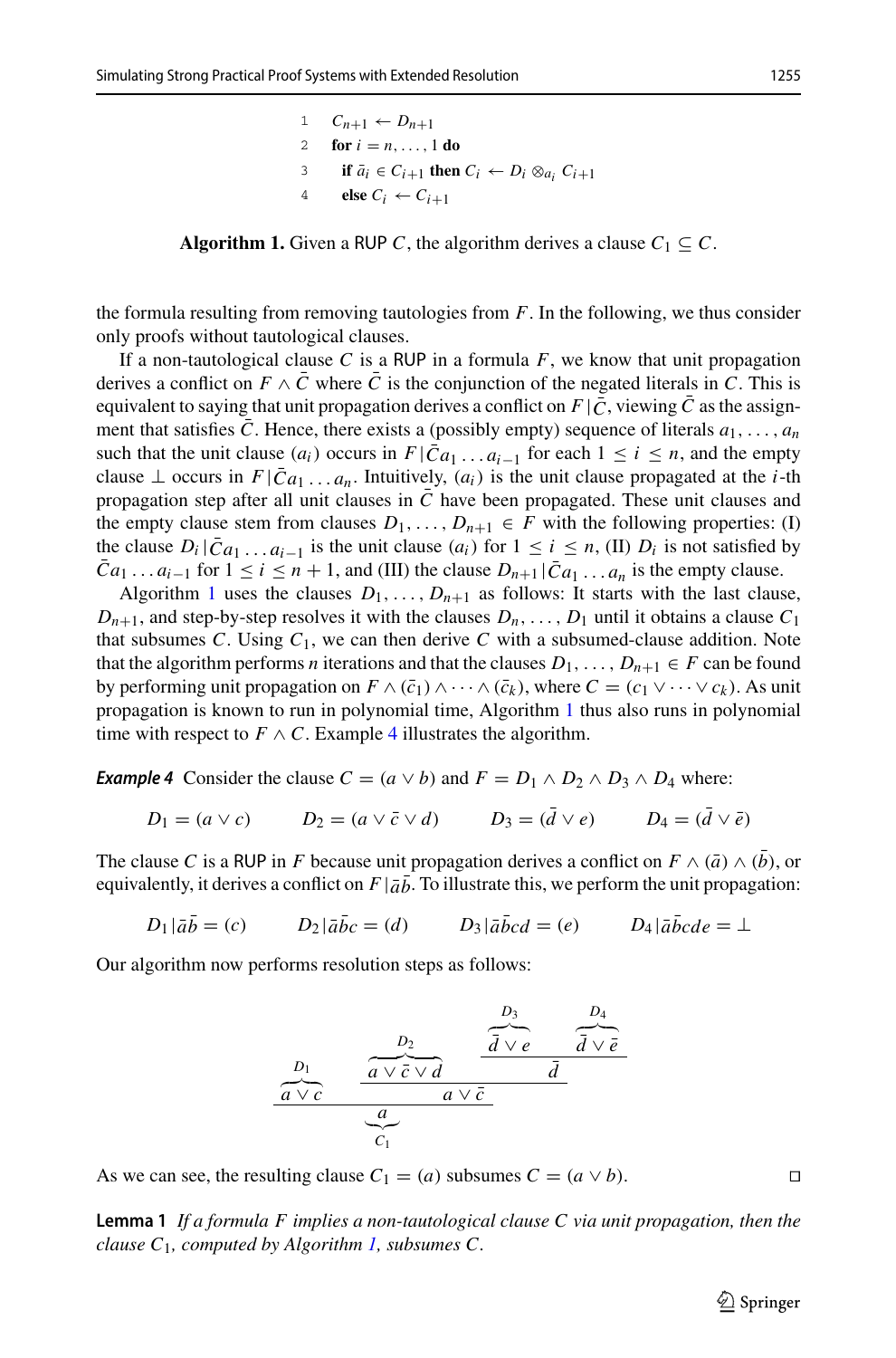*Proof* We show by induction that, for every  $1 \le i \le n + 1$ , the clause  $C_i$  computed by Algorithm [1](#page-8-0) satisfies  $C_i | \bar{C} a_1 ... a_{i-1} = \bot$ . The claim then follows from  $C_1 | \bar{C} = \bot$ , which is equivalent to  $C_1 \subseteq C$ .

BASE CASE  $(i = n + 1)$ : Follows from  $C_{n+1} = D_{n+1}$  and property [\(4.3\)](#page-7-0).

INDUCTION STEP  $(1 \le i \le n)$ : Assume the claim holds for  $i + 1$ . Then, we have  $C_{i+1}$  | $\bar{C}a_1 \ldots a_i = \bot$ , and from property [\(4.3\)](#page-7-0) we know  $D_i$  | $\bar{C}a_1 \ldots a_{i-1} = (a_i)$ . Now, if  $\bar{a}_i \notin C_{i+1}$ , then  $C_{i+1} | \bar{C} a_1 ... a_{i-1} = \bot$ . In this case, the algorithm sets  $C_i = C_{i+1}$  and so the claim holds for *i*. In contrast, if  $C_{i+1}$  contains  $\bar{a}_i$ , then the algorithm sets  $C_i = D_i \otimes_{a_i} C_{i+1}$ . But then, as  $C_i$  contains only literals of  $D_i$  and  $C_{i+1}$  except for  $a_i$  and  $\bar{a}_i$ , the claim also follows for *i*. follows for  $i$ .

The following statement, which is a variant of Theorem 2 in [\[27\]](#page-20-13) as well as of the Theorem of Lee [\[23\]](#page-20-15), is a consequence of Lemma [1;](#page-8-2) it allows us to repeatedly eliminate all additions of RUPs that are not resolvents or subsumed clauses.

<span id="page-9-0"></span>**Theorem 2** *If a formula F implies a non-tautological clause C via unit propagation using n propagation steps, then we can derive C from F via at most n resolution steps followed by one subsumed-clause addition.*

#### **4.4 Eliminating Subsumed-Clause Additions**

At this point, every instruction is either a definition introduction or it adds a resolvent or a subsumed clause. Since the extension rule does not depend on previous clauses, we can reorder the instructions of our proof so that all definition introductions occur before all addition instructions.

Now, by a well-known method  $(e.g., [2])$  $(e.g., [2])$  $(e.g., [2])$  we can eliminate all subsumed-clause additions from the latter part of our proof. The procedure works by recursively labeling every clause in the proof with a subclause. These labels give a resolution proof, possibly with unnecessary inferences. The labeling proceeds as follows:

- 1. We label every leaf clause by itself.
- 2. For each resolvent of two clauses  $(C_1 \vee x)$  and  $(C_2 \vee \overline{x})$ , which are labeled by  $D_1$  and *D*<sub>2</sub> respectively, we label the resolvent by *D*<sub>1</sub> if *x*  $\notin$  *D*<sub>1</sub>; by *D*<sub>2</sub> if  $\bar{x} \notin D_2$ ; and by the resolvent of  $D_1$  and  $D_2$  upon  $x$  if  $x \in D_1$  and  $\bar{x} \in D_2$ .
- 3. For each subsumption inference from a clause *C* that is labeled by *D*, we label the subsumed clause by *D*.

It is straightforward to check that the labels define a resolution derivation without subsumedclause additions; in fact, a refutation, as the only subclause of  $\perp$  is  $\perp$  itself. The resulting derivation may contain redundant parts such as unused subderivations, but these do not affect our analysis and can be removed easily. After eliminating all subsumed-clause additions, we finally obtain an extended-resolution proof.

**Example 5** The proof tree below includes subsumed-clause additions 1 and 2. The clauses in the proof that are strict supersets of their labels are afterwards dropped from the proof (for instance,  $(a \vee \overline{b})$  is dropped because  $\{\overline{b}\}\subset \{a, \overline{b}\}\$ :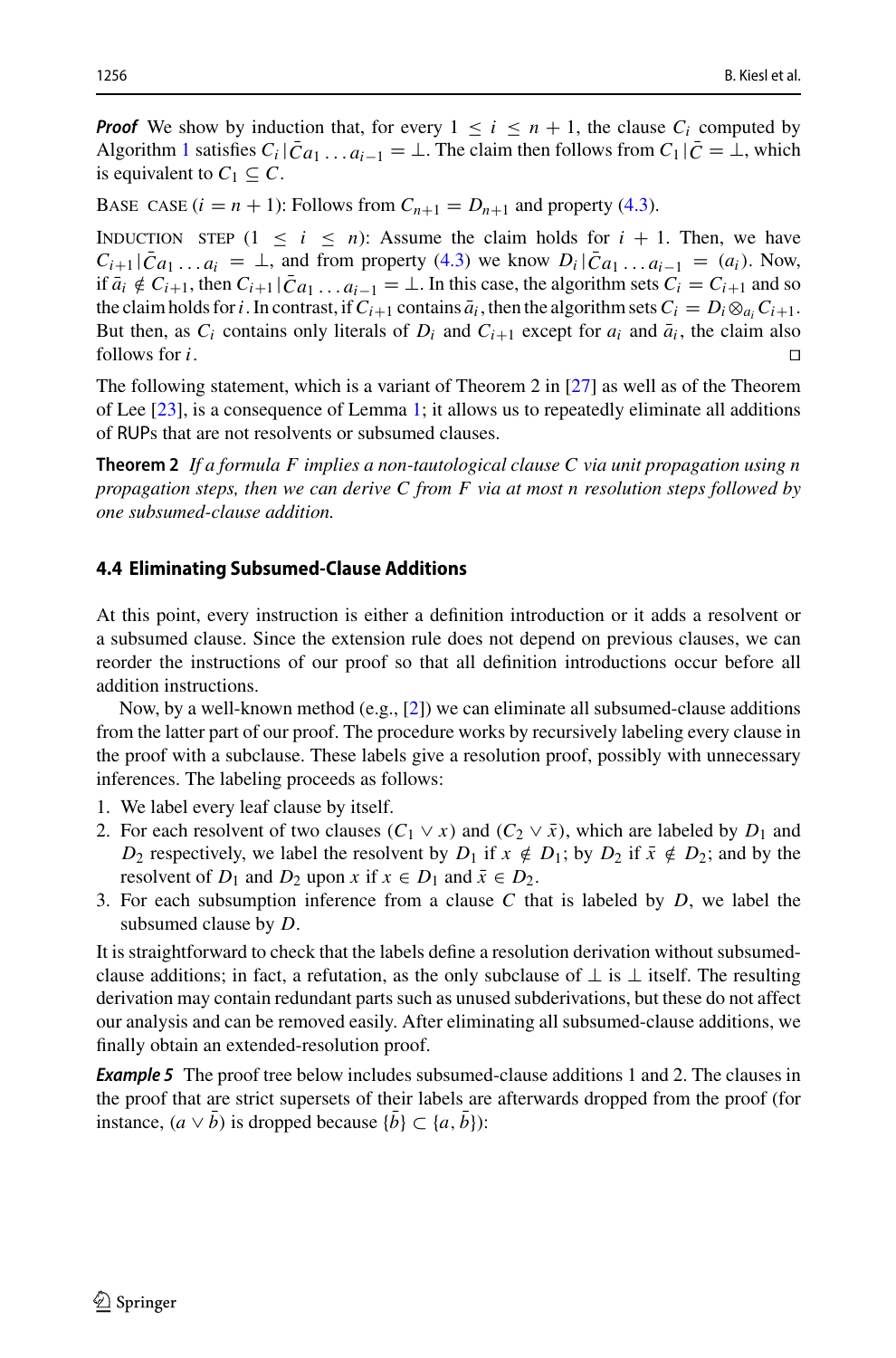$$
\frac{a \vee b \left[a \vee b\right]}{a \left[a\right]} \xrightarrow{\begin{array}{c} 1 - \frac{\bar{b} \left[\bar{b}\right]}{a \vee \bar{b} \left[\bar{b}\right]} \\ \frac{a}{\bar{a} \vee \bar{b} \left[\bar{b}\right]} \\ \frac{a \left[a\right]}{a} \end{array}} \xrightarrow{\begin{array}{c} \bar{a} \vee c \left[\bar{a} \vee c\right] & \frac{2 - \frac{d}{\bar{c} \vee d} \left[d\right]}{\bar{c} \vee d \left[d\right]} \\ \frac{\bar{a} \vee \bar{d} \left[\bar{a} \vee \bar{d}\right]}{\bar{a} \left[\bar{a}\right]} \\ \frac{1 \left[\bot\right]}{a} \end{array}} \qquad \frac{\bar{a} \vee \bar{a} \left[\bar{a} \vee \bar{d}\right]}{\bar{a} \left[\bar{a}\right]}
$$

After dropping clauses, the result is the following proof:

$$
\begin{array}{c|cc}\n a \vee b & \bar{b} & d & \bar{a} \vee \bar{d} \\
 \hline\n a & & \bar{a} \\
 & & \downarrow\n \end{array}
$$

#### <span id="page-10-0"></span>**4.5 Complexity of the Simulation**

We show now that our simulation only involves a polynomial blow-up. To simplify the presentation, we use the number of literals (with repetitions) in a proof *P* as the measure for its size, denoted by  $||P||$ . After we have shown that the size of the resulting extendedresolution proof is polynomial compared to the original DRAT proof, it should be clear that the computation of the simulation is also polynomial, given the simplicity of the used techniques (the only stage where this might not be straightforward is stage 2, for which we discussed in Sect. [4.3](#page-7-1) why it runs in polynomial time). Let the original DRAT proof be  $P = C_1, \ldots, C_m, I_{m+1}, \ldots, I_n$ . Note first that for every  $m + 1 \le i \le n$ , the size  $||I_i||$  of the instruction  $I_i$ , and the size  $||F_i||$  of the accumulated formula  $F_i$  are both bounded by  $\mathcal{O}(||P||)$ . Note also that the elimination of clause deletions and subsumed-clause additions shrinks the proof. Hence, out of the four stages in the simulation, we only need to consider the first stage (elimination of RAT additions) and the third stage (elimination of RUP additions) to obtain an upper bound on the proof size.

**Elimination of RAT** Additions. For the following, remark that for  $i \in m+1, \ldots, n$ , the size of the accumulated formula after the *i*-th proof fragment  $\pi_i$  (obtained by transforming the instruction  $I_i$ ) in the new proof is the same as that of  $F_i$  in the original DRAT proof (we explained this on p. [1253\)](#page-5-0). For the elimination of a single RAT addition of a clause  $(p \lor c_1 \lor \cdots \lor c_k)$ , we first add the definition  $x \leftrightarrow p \lor (\bar{c}_1 \land \cdots \land \bar{c}_k)$ . This step is clearly *O*( $\parallel$ *P* $\parallel$ ). After this, we add for each clause (*D*∨*p*) ∈ *F<sub>i−1</sub>* the clause (*D*∨*x*), and we add for each clause  $(D \vee \overline{p}) \in F_{i-1}$  the clause  $(D \vee \overline{x})$ . This leads to at most  $\mathcal{O}(\|F_{i-1}\|) = \mathcal{O}(\|P\|)$ new literals. Finally, we delete all clauses containing *p* or  $\bar{p}$ . These deletions together are again of size at most  $\mathcal{O}(\|F_{i-1}\|) = \mathcal{O}(\|P\|)$ . Overall, the size of the proof generated by eliminating a single RAT addition is thus bounded by  $3 \times \mathcal{O}(\Vert P \Vert) = \mathcal{O}(\Vert P \Vert)$ . Finally, as we perform at most *n* such RAT eliminations and since  $n = \mathcal{O}(\|P\|)$ , the size of the resulting proof after eliminating all RATs is bounded by  $\mathcal{O}(\Vert P \Vert^2)$ .

**Elimination of RUP Additions.** Before we eliminate RUPs, we have a proof whose size is  $\mathcal{O}(\|P\|^2)$ . We thus eliminate at most  $\mathcal{O}(\|P\|^2)$  RUP additions. It remains to determine a bound for the size of the proof instructions obtained by eliminating a single RUP addition. Theorem [2](#page-9-0) tells us that if *C* is a RUP that is implied via unit propagation using *k* propagation steps, we can derive *C* with at most *k* resolution steps followed by a single subsumed-clause addition. Clearly, the number of unit-propagation steps is bounded by the number of variables occurring in the proof (every variable can be propagated at most once). Now, the number of variables in the original proof *P* is clearly bounded by  $||P||$  and since the elimination of RAT additions has introduced at most one new variable for every RAT, we have  $O(||P||)$  variables.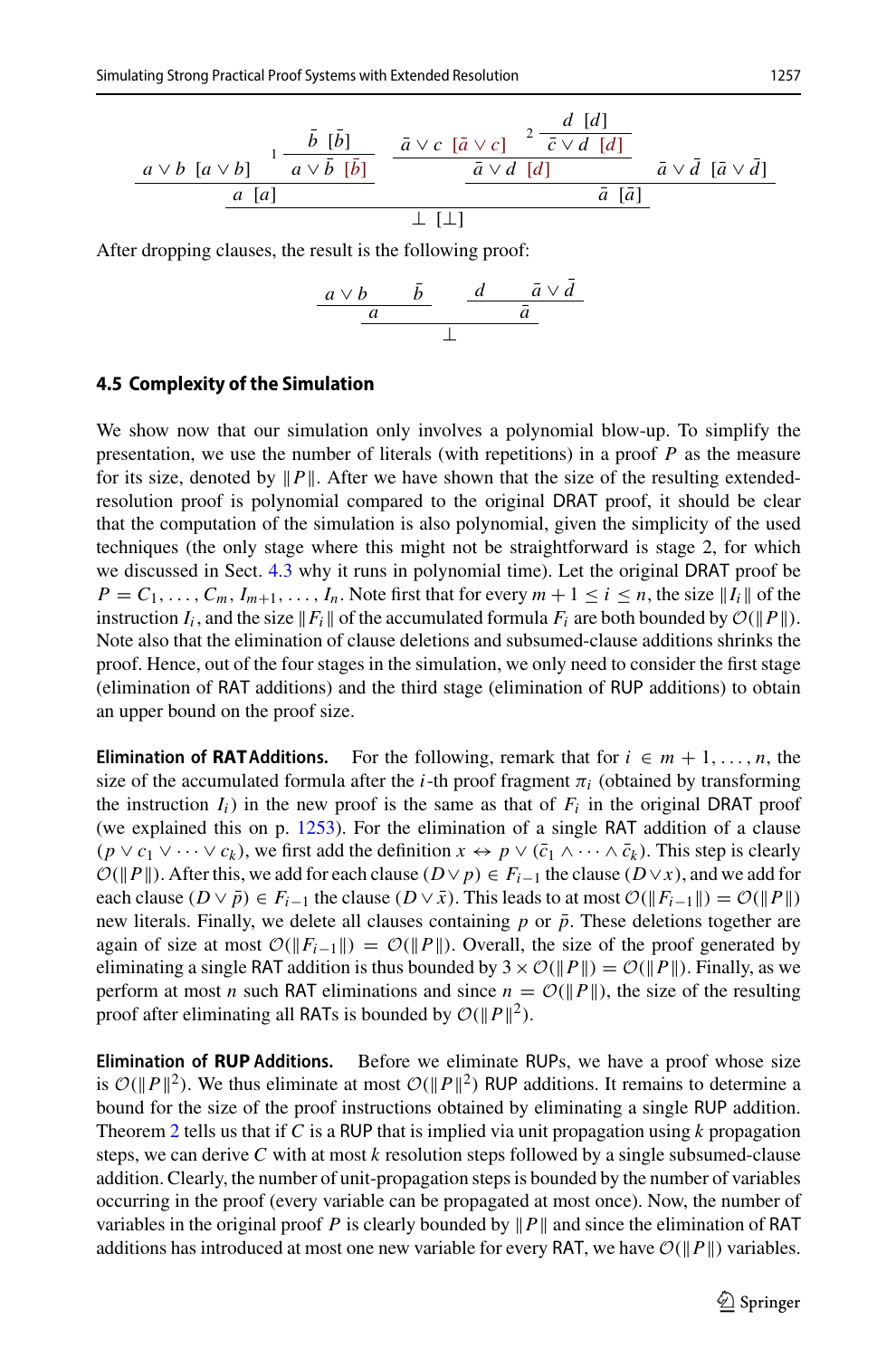

<span id="page-11-1"></span>**Fig. 3** A dashed line from *X* to *Y* means that *X* simulates *Y* polynomially. A solid line from *X* to *Y* means that every *Y* proof can be regarded as an *X* proof

Hence, a single RUP elimination leads to at most  $O(||P||)$  instructions. As the size of a single instruction is bounded by  $\mathcal{O}(|P||)$  (a clause can contain at most two literals per variable), every RUP elimination results in a proof of size  $\mathcal{O}(\Vert P \Vert^2)$ . We conclude that the size of the resulting extended-resolution proof is  $\mathcal{O}(\Vert P \Vert^4)$ .

Note that our analysis is very conservative. For instance, representing resolvents implicitly (just pointing to their two parent clauses) instead of representing them explicitly shrinks the resulting extended-resolution proof significantly. As we will see in Sect. [7,](#page-16-0) the increase in size on practicalDRAT proofs is way smaller than the theoretical bound we obtain here. Combining our result with the recent result that DRAT polynomially simulates DPR (a generalization of DRAT) [\[10](#page-19-8)], we obtain the complexity landscape depicted in Fig. [3.](#page-11-1)

## <span id="page-11-0"></span>**5 Replacing RAT Addition With Blocked-Clause Addition**

In our polynomial simulation, we needed to introduce a new variable for every proper RAT addition. This cannot be avoided because extended resolution without new variables is just ordinary resolution, and ordinary resolution is exponentially weaker than both DRAT and extended resolution [\[9\]](#page-19-7). We now show how *blocked-clause addition*, introduced by Kullmann [\[22\]](#page-20-8) as a generalization of the extension rule from extended resolution, can be used to replace RAT addition *without* introducing new variables. This shows that a simple generalization of the extension rule is essentially as powerful as RAT addition, even when no new variables are introduced. Informally, a clause is blocked if all resolvents upon one of its literals are tautologies [\[22\]](#page-20-8):

**Definition 7** *A clause C is* blocked *by a literal*  $p \in C$  *in a formula F if all resolvents of* C *upon p with clauses in F are tautologies.*

*Example 6* Consider the formula  $F = (\bar{p} \vee \bar{b}) \wedge (\bar{p} \vee \bar{a}) \wedge (p \vee c) \wedge (a \vee c)$  and the clause  $(a \lor b \lor p)$ . There are two resolvents of  $(a \lor b \lor p)$  upon *p*: The clause  $(a \lor b \lor b)$ , obtained by resolving with  $(\bar{p} \lor \bar{b})$ , and the clause  $(a \lor b \lor \bar{a})$ , obtained by resolving with  $(\bar{p} \lor \bar{a})$ .<br>As both resolvents are tautologies  $(a \lor b \lor n)$  is blocked by *n* in *F* As both resolvents are tautologies,  $(a \lor b \lor p)$  is blocked by p in F.

Blocked clauses are thus more restricted than RATs: While the RAT property only requires all the resolvents to be implied via unit propagation, blocked clauses require them to be tautologies, which are trivially implied via unit propagation. Hence, every blocked clause is also a RAT but not vice versa.

We follow an iterative procedure similar to the one presented in Sect. [4.](#page-5-1) Suppose  $C =$  $(c_1 \vee \cdots \vee c_k \vee p)$  is a proper RAT on p in a formula F. To replace the addition of C to *F*, we first turn *C* into a blocked clause by replacing the resolution partners that do not lead to tautological resolvents. We then add the clause with blocked-clause addition and afterwards derive all the original resolution partners again. As illustrated in Fig. [4,](#page-12-0) this leads to a sequence consisting of RUP additions, clause deletions, and a single blocked-clause addition. Specifically, we perform the following steps: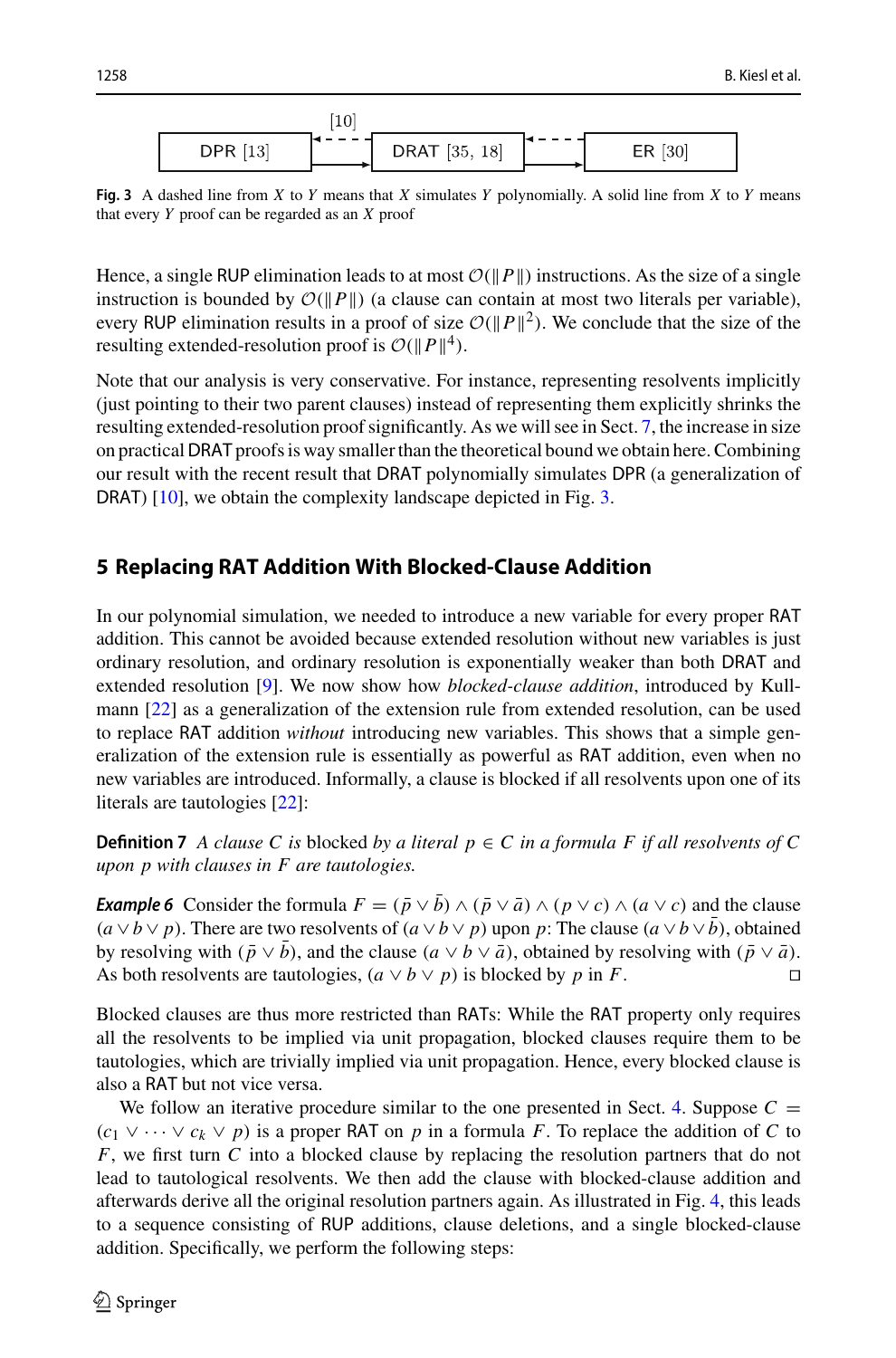

<span id="page-12-0"></span>**Fig. 4** We transform a RAT addition into a sequence consisting of RUP additions, clause deletions (Del), and a single blocked-clause addition (BC)

- <span id="page-12-2"></span>(1) For every  $(D \vee \overline{p}) \in F_{i-1}$  whose resolvent  $R = (c_1 \vee \cdots \vee c_k \vee D)$  with C upon p is not a tautology, add *R* with RUP addition. The resolvent *R* is guaranteed to be a RUP because *C* is a RAT on *p* in  $F_{i-1}$ .
- <span id="page-12-1"></span>(2) For every  $(D \vee \overline{p}) \in F_{i-1}$  whose resolvent with *C* upon *p* is not a tautology, replace  $(D \vee \bar{p})$  by the set  $D_p = \{(\bar{c}_j \vee D \vee \bar{p}) \mid 1 \leq j \leq k\}$ . Since all the clauses in  $D_p$  are subsumed by  $(D \vee \bar{p})$ , this replacement results in a sequence of deletions and RUP additions. Note that in case C is a unit clause, the set  $D<sub>p</sub>$  is empty and so all resolution partners are deleted.
- (3) Add *C* with blocked-clause addition. This is a correct addition because after step [2,](#page-12-1) every clause that contains  $\bar{p}$  contains a literal  $\bar{c}_j$  with  $c_j \in C$ . Hence, by resolving such a clause with *C* we obtain a tautology.
- (4) Use RUP addition to add all the clauses ( $D \vee \bar{p}$ ), which we replaced in step [2,](#page-12-1) again. The addition of such a clause ( $D \vee \overline{p}$ ) is a correct RUP addition: If *C* is a unit clause, we have added  $R = D$ , which subsumes  $(D \vee \bar{p})$ , in step [1.](#page-12-2) If *C* is not a unit clause, then  $D_p \cup \{R\}$  implies  $(D \vee \overline{p})$  via unit propagation: By propagating *p* and the negated literals of *D*, we derive the unit clauses  $(\bar{c}_1), \ldots, (\bar{c}_k)$  from the clauses in  $D_p = \{(\bar{c}_j \vee D \vee \bar{p}) \mid 1 \leq j \leq k\}$ . But these unit clauses lead to a conflict with the clause  $(c_1 \vee \cdots \vee c_k)$ , which we derive by propagating the negated literals of *D* on  $R = (c_1 \vee \cdots \vee c_k \vee D).$
- (5) Delete all the RUPs added in step [1](#page-12-2) and the clause sets  $D_p$  added in step [2.](#page-12-1)

*Example 7* Consider  $F = \{(\bar{p}), (a \lor b \lor c), (\bar{c} \lor d), (\bar{d}), (\bar{a} \lor e), (\bar{b} \lor e)\}$  and the clause  $C = (a \lor b \lor p)$ . The clause *C* is not blocked but it is a RAT on *p* in *F*, meaning that *F* implies the resolvent  $(a \vee b)$  of *C* and  $(\bar{p})$  via unit propagation. To turn *C* into a blocked clause, we first add  $(a \vee b)$  with RUP addition. We next replace  $(\bar{p})$  by the clauses  $(\bar{p} \vee \bar{a})$  and  $(\bar{p} \vee \bar{b})$ (both clauses are subsumed by  $(\bar{p})$  and thus they are RUPs). Now  $(\bar{p} \vee \bar{a})$  and  $(\bar{p} \vee b)$  contain literals whose complements occur in *C*. We can thus add *C* with blocked-clause addition.

After this, we use RUP addition to add the original resolution partner  $(\bar{p})$  again: This is a correct RUP addition because  $(a \vee b)$ ,  $(\bar{p} \vee \bar{a})$ , and  $(\bar{p} \vee \bar{b})$  together imply  $(\bar{p})$  via unit propagation (to see this, observe that making *p* true forces  $\bar{a}$  and  $\bar{b}$  to be true which leads to a conflict with  $(a \vee b)$ ). This step is actually the reason why we derived  $(a \vee b)$  in the beginning. Finally, we delete the intermediate clauses  $(a \lor b)$ ,  $(\bar{p} \lor \bar{a})$ , and  $(\bar{p} \lor \bar{b})$  to obtain the formula  $F \cup \{C\}$ . the formula  $F \cup \{C\}$ .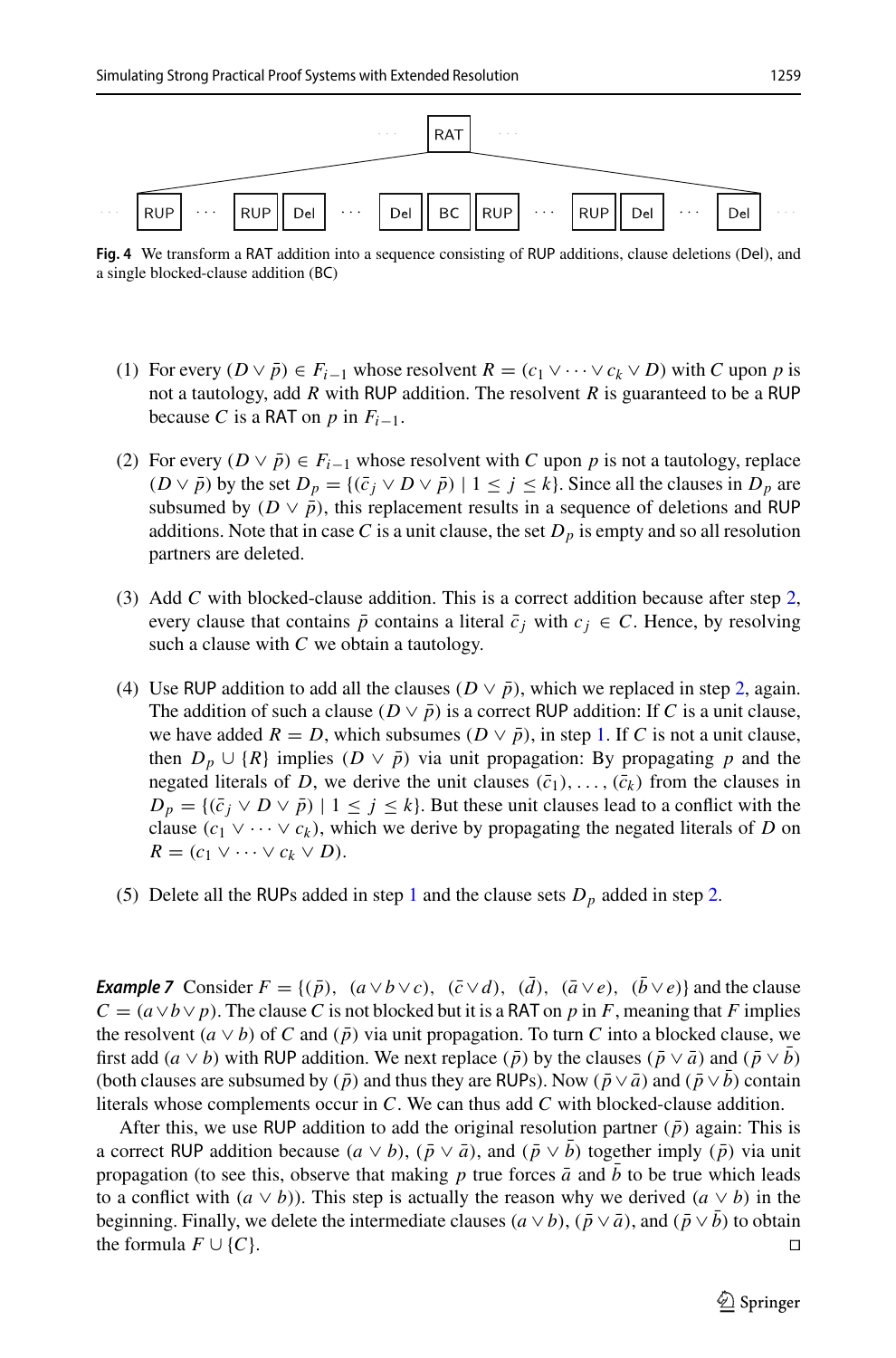#### **6 Simulating DPR by DRAT**

We show how a DPR proof  $C_1, \ldots, C_m, I_{m+1}, \ldots, I_n$  can be transformed into a DRAT proof. The main idea is similar to the idea behind eliminating proper RAT additions in the simulation of DRAT with extended resolution: We iterate over the instructions  $I_{m+1}, \ldots, I_n$  and replace every instruction  $I_i$  by a sequence  $\pi_i$  of instructions that are allowed in DRAT, i.e., additions of RATs or RUPs and deletions:

$$
C_1, \ldots, C_m, \pi_{m+1}, \ldots, \pi_{i-1}, I_i, I_{i+1}, \ldots, I_n
$$
  

$$
\vdots
$$
  

$$
C_1, \ldots, C_m, \pi_{m+1}, \ldots, \pi_{i-1}, \pi_i, I'_{i+1}, \ldots, I'_n
$$

We define the transformation in such a way that the accumulated formula *Fi* after proof step  $I_i$  in the original PR proof is the same as the accumulated formula after the proof steps  $\pi_i$ in the resulting DRAT proof. Because of this, deletions in the DPR proof can simply be copied to the DRAT proof. The interesting remaining case is to transform addition instructions for PR clauses.

#### **6.1 Transforming a Single PR Addition**

We want to transform a PR addition step of the form  $\langle a, C_i, \omega_i \rangle$ , where  $C_i$  is propagationredundant with respect to  $F_{i-1}$  (the accumulated formula before the addition of  $C_i$ ) and  $\omega_i$ . On a high level, we do the following: We first take a fresh variable *x* (i.e., a variable not occurring in the rest of the proof). Then, we perform a sequence of DRAT steps that turn the accumulated formula *F<sub>i*−1</sub> into a formula  $F'_{i-1}$  such that  $(C_i \vee x)$  becomes a RAT in  $F'_{i-1}$ . After adding  $(C_i \vee x)$  to  $F'_{i-1}$ , we then perform a sequence of DRAT steps that transform  $F'_{i-1}$  to  $F_{i-1}$  and that replace  $(C_i \vee x)$  by  $C_i$ . We thus end up with the accumulated formula *F<sub>i</sub>*. Note that since *x* is fresh, we could immediately add ( $C_i \vee x$ ) as a RAT (as there are no resolvents upon *x*), but this would make it hard to turn  $(C_i \vee x)$  into  $C_i$ .

To simplify notation, we denote  $F_{i-1}$  by  $F$ ,  $C_i$  by  $C$ , and  $\omega_i$  by  $\omega$ . We also assume that  $var(C) \subseteq var(F)$ , otherwise we could simply add *C* by a single RAT addition since there would be no resolvents upon the literals whose variables are in  $var(C)\varphi(r)$ . We perform the transformation in five phases:

- <span id="page-13-0"></span>(1) Add extended copies of clauses that are touched but not satisfied by  $\omega$ . We say that an assignment  $\alpha$  *touches* a clause *D* if  $var(\alpha) \cap var(D) \neq \emptyset$ . We extend *F* by adding the clauses  $\{(\bar{x} \vee D |_{\omega}) \mid D \in F \text{ and } D |_{\omega} \subset D\}$ . Notice that  $D |_{\omega} \subset D$  is false if  $\omega$  satisfies *D*. As the literal *x* does not occur in *F*, all clauses ( $\bar{x} \vee D|\omega$ ) are RATs on  $\bar{x}$  in *F* (since there are no resolvents upon  $\bar{x}$ ). We denote the resulting formula by  $G^{(1)}$  $G^{(1)}$  $G^{(1)}$ .
- <span id="page-13-1"></span>(2) *Weaken involved clauses.* We call a clause *involved* if it contains literals that are falsified by  $\omega$  as well as literals that are satisfied by  $\omega$ . We weaken every involved clause  $E \in F$ by replacing it with  $(x \vee E)$ . Since every weakening step can be performed by a RUP addition (subsumed clauses are RUPs) followed by a deletion, this leads to valid DRAT steps. We denote the resulting formula by  $G^{(2)}$  $G^{(2)}$  $G^{(2)}$ .

This phase only preserves satisfiability as the formula is weakened, while the other phases preserve both satisfiability and unsatisfiability. In order to preserve both satisfiability and unsatisfiability, one can add the clauses corresponding to the implication  $x \to \omega$  before weakening the clauses from *E* to  $(x \vee E)$  and after the weakening remove the clauses corresponding to the implication. Adding the implication clauses can be achieved by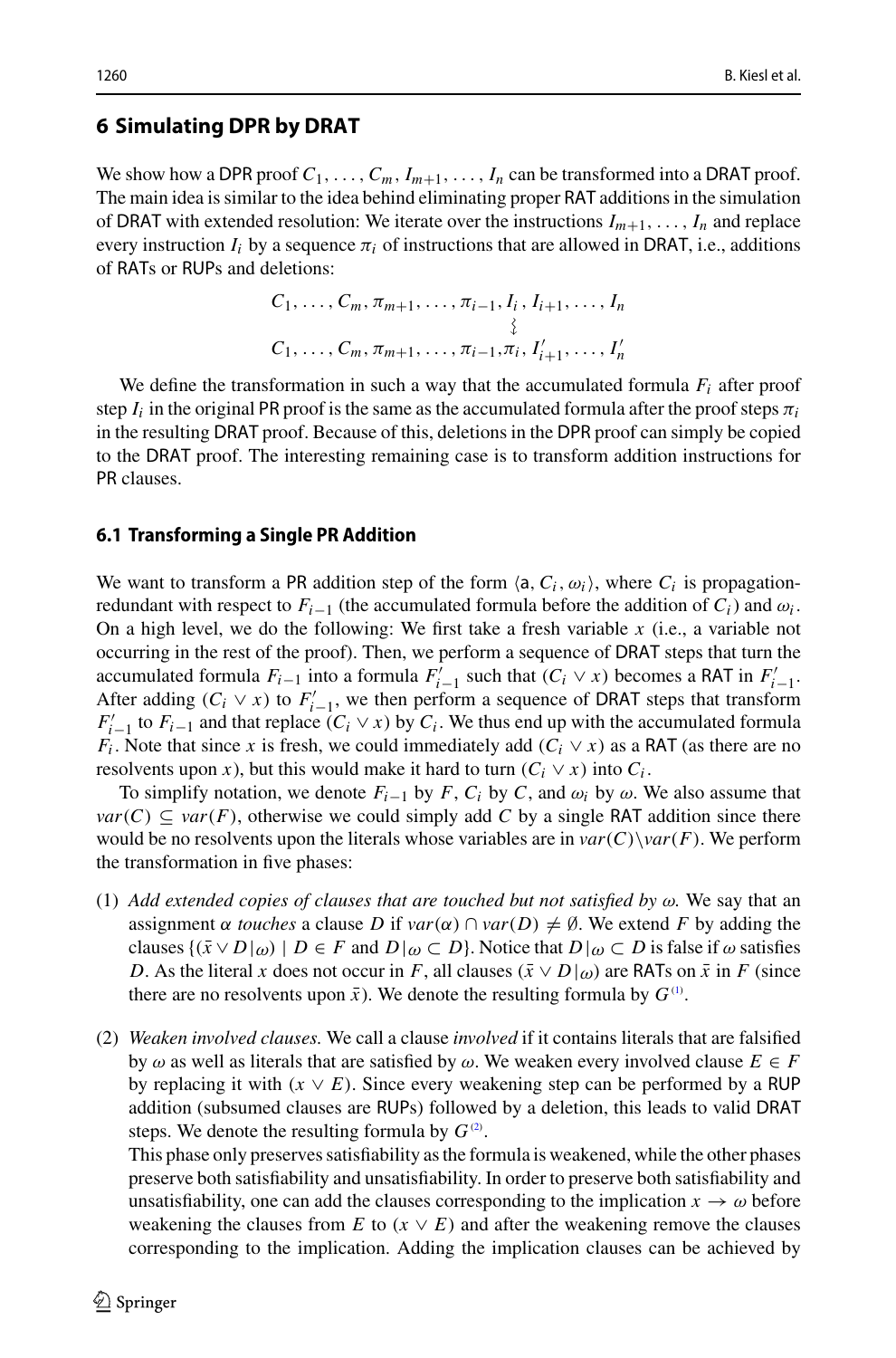RAT addition as these clauses have RAT on literal  $\bar{x}$ . The removal of these clauses can be achieved by RAT deletion as they have RAT on the other literal after the weakening.

- <span id="page-14-0"></span>(3) Add the weakened propagation-redundant clause. We add the clause  $(C \vee x)$  to  $G^{\circledcirc}$ , resulting in  $G^{(3)}$  $G^{(3)}$  $G^{(3)}$ . To prove that  $(C \vee x)$  is a RAT on *x* in  $G^{(2)}$  $G^{(2)}$  $G^{(2)}$ , we need to show that for every clause  $(\bar{x} \vee D) \in G^{\circledcirc}$ , the resolvent  $(C \vee D)$  of  $(C \vee x)$  and  $(\bar{x} \vee D)$  is implied by  $G^{(2)}$  $G^{(2)}$  $G^{(2)}$  via unit propagation: The only clauses in  $G^{(2)}$  that contain the literal  $\bar{x}$  are the ones we added in the first phase, which are of the form  $(\bar{x} \vee D |_{\omega})$  where  $D \in F$ ; hence the corresponding resolvent that we must show from  $G^{(2)}$  $G^{(2)}$  $G^{(2)}$  via unit propagation is  $(C \vee D|_{\omega})$ . Let  $\alpha$  be the assignment precluded by *C*. Since *C* is propagation-redundant with respect to *F* and witness  $\omega$ , we know that  $F|\alpha| \vdash_1 D|\omega$  since  $D \in F$ . This is equivalent to  $F\vdash_1 (C\vee D|_{\omega})$ . Now, all clauses of *F* are also contained in  $G^{\circ}$ , except for clauses of the form  $(x \vee E)$ —added in phase [\(2\)](#page-13-1)—for which *F* contains the corresponding clauses of the form *E*. However, since propagation of the negated literals of *D* on  $G^{(2)}$  $G^{(2)}$  $G^{(2)}$  can derive the unit clause  $\bar{x}$ , we have that  $F \vdash_1 (C \vee D|_{\omega})$  implies  $G^{\circ} \vdash_1 (C \vee D|_{\omega})$ .
- <span id="page-14-1"></span>(4) *Strengthen all weakened clauses.* We remove all occurrences of the literal *x* from clauses in  $G^{(3)}$  $G^{(3)}$  $G^{(3)}$ . With this we reverse the second phase by strengthening the clauses  $(E \vee x)$  to *E and* strengthen  $(C \vee x)$  to *C*. First, we introduce the clauses corresponding to the implication  $x \to \omega$ , i.e., the clauses  $\{(\bar{x} \vee l) \mid \omega(l) = 1\}$ . Let us show that these clauses are RATs on *l* in  $G^{(3)}$  $G^{(3)}$  $G^{(3)}$  after making a couple of observations. First, any clause  $(\bar{x} \vee D |_{\omega})$ introduced in step 1 does not contain the literal  $\bar{l}$  with  $l \in \omega$ . Second, any clause  $E \in F$ containing *l* and satisfied by  $\omega$  is replaced by the clause ( $x \vee E$ ) in step 2. Hence, the only clauses that can contain  $\bar{l}$  are (i) clauses  $D \in F$  which are not satisfied by  $\omega$ , (ii) clauses of the form  $(x \vee E)$  with  $\overline{l} \in E$  (as introduced in step 2), and (iii) the clause  $(C \vee x)$  introduced in step 3. For a clause *D* as in the first case, the clause  $(\bar{x} \vee D |_{\omega})$  is introduced in step 1; the resolvent  $(\bar{x} \lor l) \otimes D$  is then subsumed by  $(\bar{x} \lor D | \omega)$ , which occurs in  $G^{(3)}$  $G^{(3)}$  $G^{(3)}$  because of step 1. Resolvents with clauses of either the form  $(x \vee E)$  in the second case, or the form  $(C \vee x)$  in the third case, are tautologies as they contain x and  $\bar{x}$ . After this, we strengthen all clauses ( $x \vee E$ )  $\in G^{(3)}$  $\in G^{(3)}$  $\in G^{(3)}$ , including ( $C \vee x$ ), to *E* as follows: Observe that all clauses  $(x \vee E) \in G^{(3)}$  $(x \vee E) \in G^{(3)}$  $(x \vee E) \in G^{(3)}$  are satisfied by  $\omega$  and therefore there exists a clause  $(\bar{x} \lor l)$  with  $l \in E$ . We can thus derive *E* from  $(x \lor E)$  by resolving with this clause. We denote the resulting formula by  $G^{(4)}$  $G^{(4)}$  $G^{(4)}$ .
- <span id="page-14-2"></span>(5) *Remove clauses that contain*  $\bar{x}$ . We remove the clauses  $\{(\bar{x} \vee l) | \omega(l) = 1\}$  of the implication  $x \to \omega$  as well as the clauses of the form  $(\bar{x} \vee D)$  that were added in the first phase. We denote the resulting formula by  $G^{(5)}$  $G^{(5)}$  $G^{(5)}$ .

#### **6.2 Complexity of the Simulation**

We now analyze the worst-case complexity of transforming a PR proof of the form  $C_1, \ldots, C_m$ ,  $\langle a, C_{m+1}, \omega_{m+1} \rangle, \ldots, \langle a, C_n, \omega_n \rangle$  into a DRAT proof of the form  $C_1, \ldots, C_m$ ,  $\pi_{m+1}, \ldots, \pi_n$ . The number of DRAT steps that are required to simulate a single PR addition step depends on the size of the accumulated formula at the respective proof step. For what follows,  $|F_n| = n$  denoted the number of clauses in  $F_n$  and let  $V = |var(F_n)|$  be the number of variables in  $F_n$ . Since a PR proof does not delete clauses, we have  $|F_i| = |F_{i-1}| + 1$  and  $|var(F_i)|$  ≥  $|var(F_{i-1})|$  and thus  $|F_i|$  ≤ *n* and  $|var(F_i)|$  ≤ *V* for  $1 \le i \le n$ . In the analysis, we ignore clause deletion since the number of clause deletions is bounded by the number of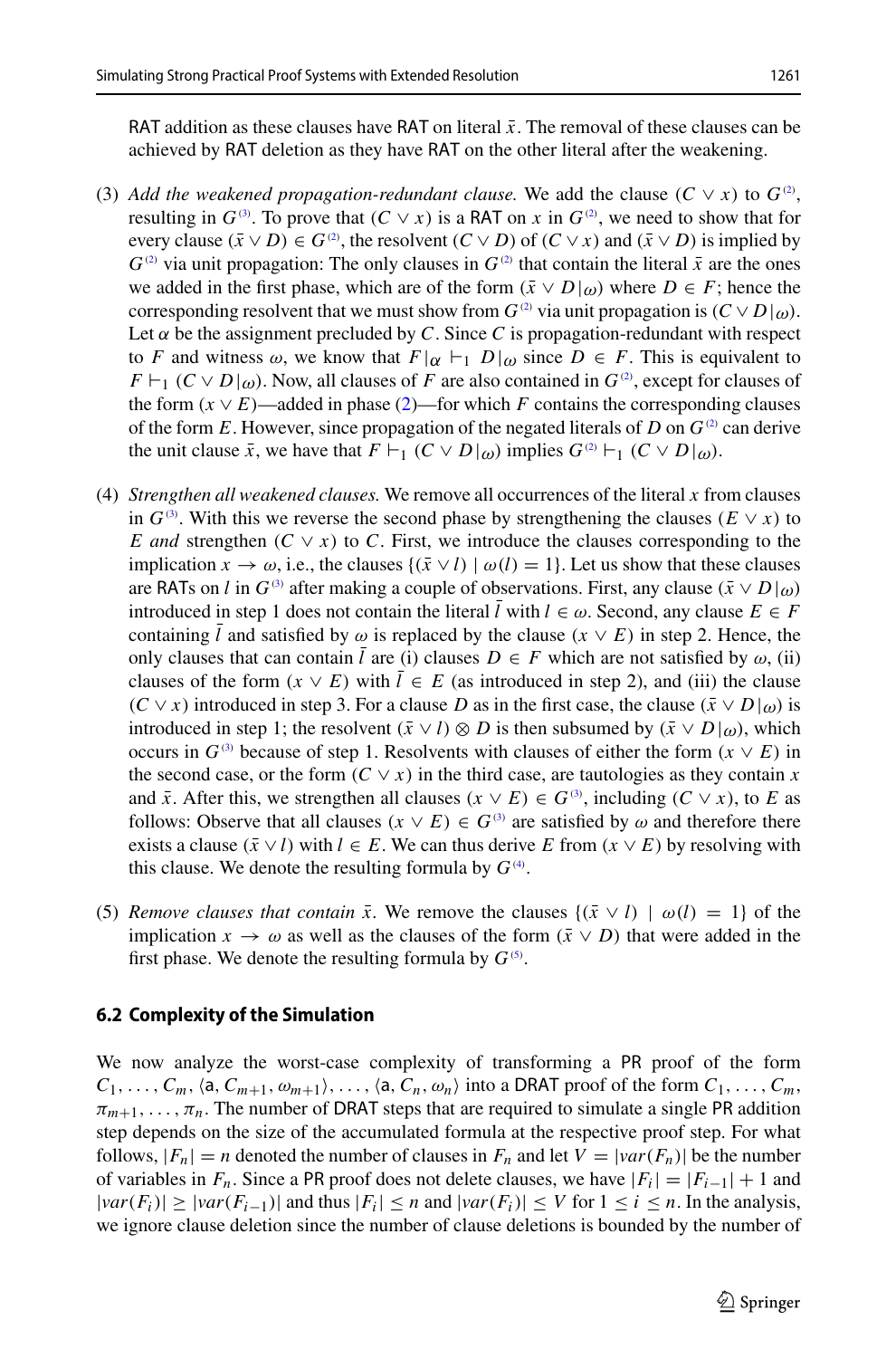added clauses. Notice that since PR proofs don't contain deletion steps, no original clauses are deleted in the resulting DRAT proof.

In phase [\(1\)](#page-13-0) of the conversion algorithm, copies of clauses that are reduced but not satisfied by  $\omega_i$  are added, while in phase [\(2\)](#page-13-1) clauses are weakened which are reduced and satisfied by  $\omega_i$ . Since a clause is either satisfied, not satisfied, or untouched by  $\omega_i$ , the sum of the number of copies and weakened clauses is at most  $|F_i| \leq n$ . Phase [\(3\)](#page-14-0) adds a single clause. Phase [\(4\)](#page-14-1) adds the clauses for the implication  $x \to \omega_i$  (at most V steps) and strengthens all weakened clauses (at most  $n$  steps). Phase  $(5)$  only deletes clauses. Thus the total number of clause additions for all phases in the conversion of a single PR step is bounded by  $V + 2n + 1$ .

There are fewer than *n* additions in the PR proof and for each addition we apply the conversion algorithm. Hence the total number of clause addition steps in the DRAT proof is at most  $nV + 2n^2 + n$ . Since  $V \le n$  for any interesting PR proof<sup>[1](#page-15-0)</sup>, the number of steps in the resulting DRAT proof is in  $O(n^2)$ . From this it should be clear that the simulation can be performed in polynomial time.

#### **6.3 Optimizations**

Our simulation procedure was designed to result in compact DRAT proofs using only one new variable, while focusing on converting any DPR derivation into a DRAT derivation. The procedure can be further optimized to reduce the size of the resulting DRAT proof.

**Witness Minimization.** In some situations, only a subset of the involved clauses needs to be weakened (phase [2\)](#page-13-1) and strengthened (phase [4\)](#page-14-1). Weakening of involved clauses is required to make sure that the clauses of the form  $(\bar{x} \vee l)$ , where  $\omega$  satisfies *l*, are RATs on *l* in  $G^{(3)}$  $G^{(3)}$  $G^{(3)}$  in phase [\(4\)](#page-14-1) of the simulation algorithm. However, some of the clauses ( $\bar{x} \vee l$ ) may be implied via unit propagation by others (and do not require to be a RATs on *l*). This situation occurs when a subset  $\omega'$  of the witness  $\omega$  implies  $\omega$  via unit propagation. We thus minimize  $\omega$  by searching for the smallest witness  $\omega' \subseteq \omega$  such that  $\omega'$  implies  $\omega$  via unit propagation, i.e.,  $F|\omega' \vdash_1 (l_1) \wedge \cdots \wedge (l_n)$  for  $\omega = l_1 \ldots l_n$ . Only clauses reduced by  $\omega'$  and satisfied by  $\omega$ need to be weakened in phase [\(2\)](#page-13-1) and strengthened in [\(4\)](#page-14-1).

**Avoiding Copying.** In some cases, which we describe in the following, we can avoid copying the clauses that are touched but not satisfied by the witness, meaning that we can skip phase [\(1\)](#page-13-0) and [\(5\)](#page-14-2) of the simulation algorithm: Let  $\alpha$  be the assignment precluded by the PR clause C to be added, let  $\omega$  be the witness, and let  $\omega'$  be the minimized witness as discussed above. If the following two conditions hold, we can avoid clause copying: First, there is no literal *l* that is satisfied by  $\alpha$  but falsified by  $\omega'^{2}$  $\omega'^{2}$  $\omega'^{2}$ . Second, for each literal *l* that is satisfied by  $\omega'$ , the unit clause (*l*) should be a RAT on *l* in the current formula without the involved clauses under  $\alpha$ . Although these conditions seem very restrictive, they apply often in the PR proofs used in our empirical evaluation. This optimization removes phases [\(1\)](#page-13-0) and  $(5)$ , and modifies  $(2)$ ,  $(3)$ , and  $(4)$ . We denote the modified phases by phase  $(i)$ ,  $(ii)$ , and  $(iii)$ , respectively:

(i) *Weaken involved clauses.* We now call a clause *involved* if it contains literals that are falsified by the minimized witness  $\omega'$  as well as literals that are satisfied by the original

<span id="page-15-0"></span><sup>1</sup> A formula with more variables than clauses can be reduced to a smaller satisfiability-equivalent formula with more clauses than variables in polynomial time.

<span id="page-15-1"></span><sup>&</sup>lt;sup>2</sup> Recall that, by definition, there always exists a literal that is satisfied by  $\alpha$  but falsified by  $\omega$ , hence this condition can only be true if  $\omega$  was minimized to  $\omega'$ .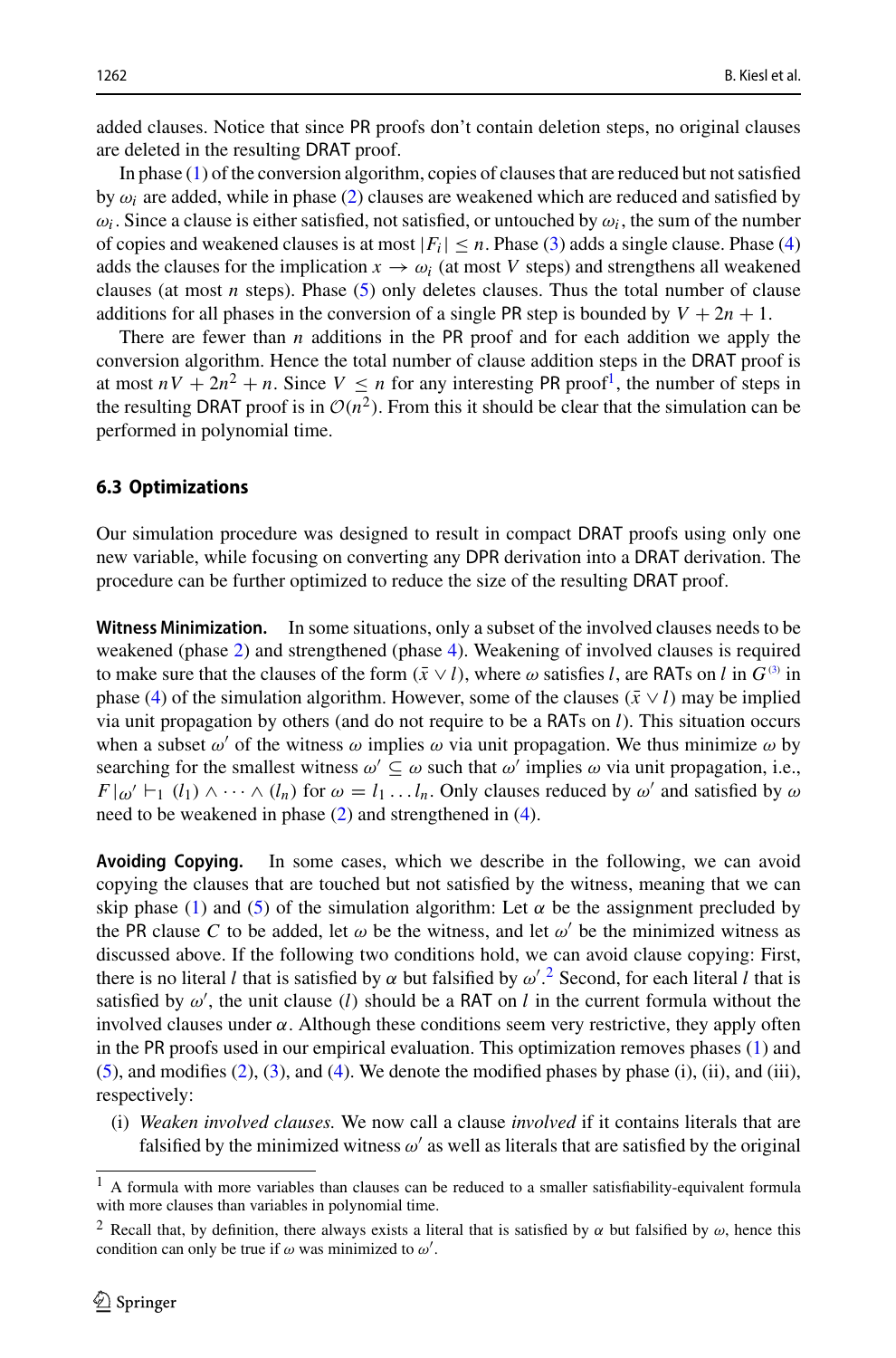- (ii) *Add the weakened propagation-redundant clause. Add the clause (* $C \vee x$ *). Since no* clause contains the literal  $\bar{x}$ , this is a valid RAT addition. We denote the resulting formula by  $G^{(ii)}$ .
- (iii) *Strengthen all weakened clauses.* We now remove all occurrences of the literal *x* from clauses in  $G^{(ii)}$ . With this, we reverse the second phase (i) by strengthening ( $E \vee x$ ) to *E and* strengthen  $(C \vee x)$  to *C*. First, we introduce the clauses corresponding to the implication  $x \to \omega'$ , i.e., the clauses  $\{(\bar{x} \vee l) | \omega'(l) = 1\}$ . These clauses are RATs on *l* in  $G^{(ii)}$ : Assume a clause *D* contains  $\overline{l}$ , i.e., *D* contains a literal that is falsified by  $ω'$ . Then, *D* is either satisfied by  $ω$  or not. If *D* is satisfied by  $ω$ , then it is of the form  $(x \vee E)$  (introduced in phase i), and thus the resolvent with  $(\bar{x} \vee l)$  is a tautology. If *D* is not satisfied by  $\omega$ , then it is implied by unit propagation under the current formula under  $\alpha$  because of the second condition above. After adding these clauses, we strengthen  $(C ∨ x)$  to *C* and all clauses  $(x ∨ E) ∈ G$ <sup>(ii)</sup> to *E*. Observe that all clauses  $(x ∨ E) ∈ G$ <sup>(ii)</sup>, including  $(C \vee x)$ , are satisfied by  $\omega$  and therefore there exists a clause  $(\bar{x} \vee l)$  with *l* ∈ *E*. Resolving with the clauses  $(\bar{x} \lor l)$ , we can therefore remove all literals *x*. We denote the resulting formula, which is equal to  $G \wedge C$ , by  $G^{(iii)}$ .

## <span id="page-16-0"></span>**7 Experimental Evaluation**

We implemented our simulation procedures as dedicated tools, called drat2er (for the transformation from DRAT to extended resolution) and pr2drat (for the transformation from DPR to DRAT).<sup>[3](#page-16-1)</sup> We then evaluated the simulation tools on existing DPR proofs for the *pigeon-hole formulas*, *two-pigeons-per-hole formulas* [\[3](#page-19-14)], and *Tseitin formulas* [\[4](#page-19-15)[,30](#page-20-0)]. The pigeon-hole formulas (hole<sup>\*</sup>) ask whether  $n + 1$  pigeons can be placed into *n* holes such that each hole contains at most one pigeon. Similarly, the two-pigeons-per-hole formulas  $(\text{tph}^*)$  ask whether  $2n + 1$  pigeons can be placed into *n* holes with at most two pigeons per hole. Finally, the Tseitin formulas (Urquhart  $\star$ ) encode a parity problem on graphs.

We selected the proofs of these formulas for two reasons. First, all three formula families are hard for resolution, meaning that they admit only resolution proofs whose size is exponential with respect to the formula [\[9](#page-19-7)[,32\]](#page-20-7). Second, out of all DRAT proofs we are aware of, the DRAT proofs in our experiments have the highest ratio of proper-RAT-to-RUP-instructions, meaning that the transformation from DRAT to extended resolution can offer insight into a worst-case scenario regarding existing proofs. Table [1](#page-17-0) shows the results of our experiments. Although the extended-resolution proofs are clearly larger than the corresponding DRAT proofs, the blow-up is far from the theoretical worst case. As we already selected proofs with many proper RAT instructions, we imagine that the growth is even smaller on proofs with a modest number of RAT instructions. For a pigeon-hole formula holeX, the increase in size is roughly the factor X. For the two-pigeons-per-hole formulas, the growth is larger. This can be explained by the high clauses-to-variables ratio. Finally, for the Tseitin formulas, the growth lies between a factor of 20 and 30.

<span id="page-16-1"></span><sup>3</sup> The tool drat2er is available at <https://github.com/benjaminkiesl/drat2er> and the tool pr2drat is available at [http://www.cs.cmu.edu/~mheule/pr2drat/.](http://www.cs.cmu.edu/~mheule/pr2drat/) The formulas and proofs are available at [https://github.com/](https://github.com/marijnheule/drat2er-proofs) [marijnheule/drat2er-proofs.](https://github.com/marijnheule/drat2er-proofs)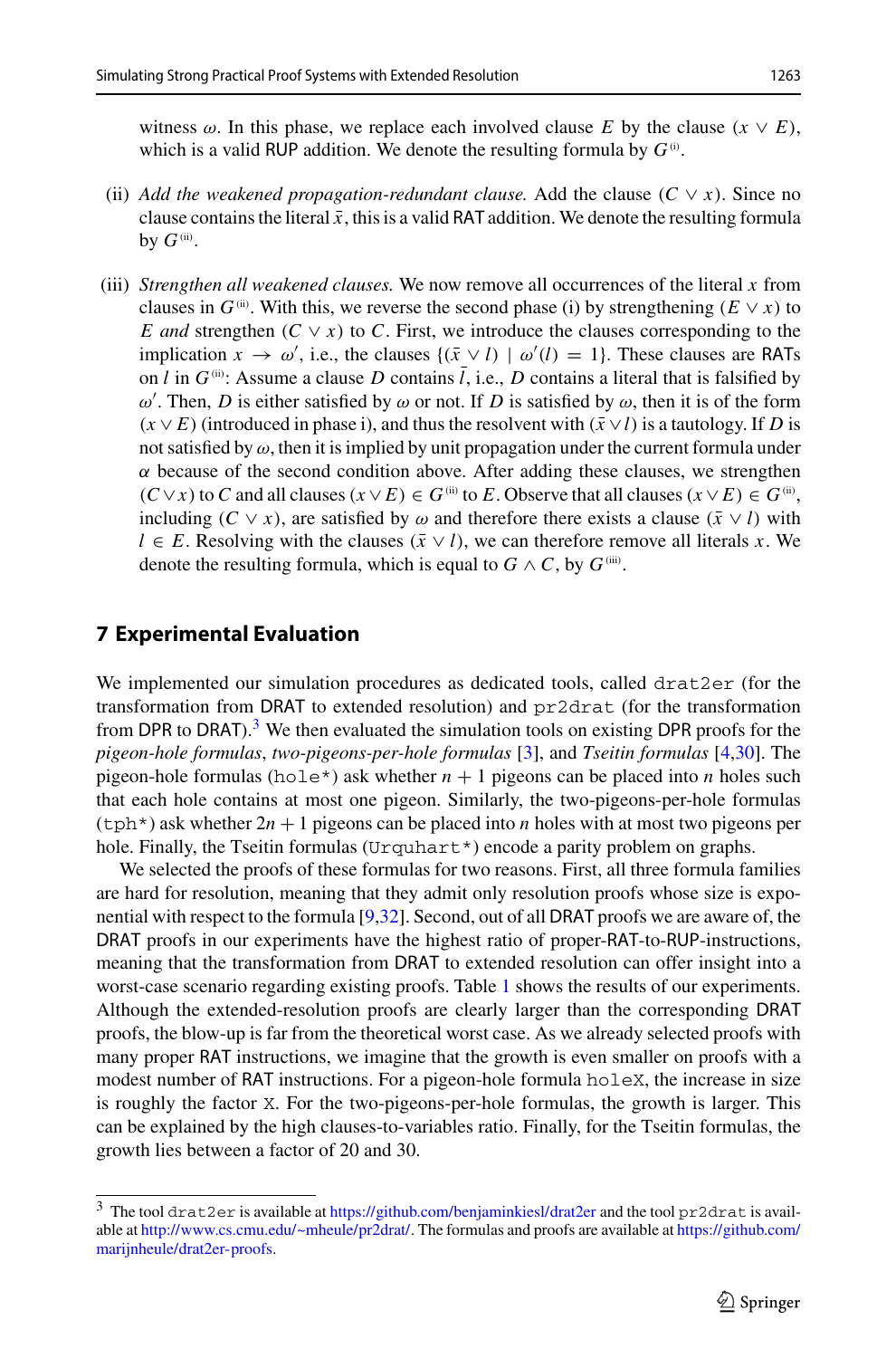|                | input          |         | <b>DPR</b>     | DRAT           | ER             |             |
|----------------|----------------|---------|----------------|----------------|----------------|-------------|
| formula        | $\#\text{var}$ | $\#cls$ | $\#\text{add}$ | $\#\text{add}$ | $\#\text{def}$ | $\#res$     |
| hole20         | 420            | 4221    | 2870           | 26547          | 18 16 2        | 282471      |
| hole30         | 930            | 13981   | 9455           | 89827          | 61962          | 1 393 411   |
| hole40         | 1640           | 32841   | 22 140         | 213 107        | 147562         | 4344126     |
| hole50         | 2550           | 63801   | 42925          | 416387         | 288962         | 10517116    |
| tph8           | 136            | 5457    | 1156           | 25 204         | 13931          | 1093959     |
| tph12          | 300            | 27625   | 3950           | 127296         | 68 645         | 11688956    |
| tph16          | 528            | 87329   | 9416           | 401 004        | 212847         | 63391635    |
| tph20          | 820            | 213241  | 18450          | 976376         | 512841         | 236 415 141 |
| Urquhart-s5-b1 | 106            | 714     | 620            | 28 1 8 9       | 8320           | 102 293     |
| Urquhart-s5-b2 | 107            | 742     | 606            | 32574          | 9020           | 123943      |
| Urquhart-s5-b3 | 121            | 1116    | 692            | 41 230         | 11404          | 188875      |
| Urquhart-s5-b4 | 114            | 888     | 636            | 37978          | 10497          | 171576      |

<span id="page-17-0"></span>**Table 1** A size comparison of DPR, DRAT, and ER proofs of formulas that are hard for resolution

Column headers refer to the numbers of variables (#var), clauses (#cls), clause additions (#add), added definitions (#def), and resolution steps (#res)

<span id="page-17-1"></span>**Table 2** Small existing ER proofs of pigeon-hole formulas and Tseitin formulas

|         |                | $ER$ by $Cook$ [5] | ER by EBDDRES [19] |                |         |
|---------|----------------|--------------------|--------------------|----------------|---------|
| formula | $\#\text{def}$ | $\#res$            | formula            | $\#\text{def}$ | $\#res$ |
| hole20  | 2660           | 160 151            | Urquhart-s5-b1     | 11054          | 39702   |
| hole30  | 8990           | 810161             | Urquhart-s5-b2     | 12684          | 45389   |
| hole40  | 21 3 20        | 2560171            | Urquhart-s5-b3     | 28 3 5 8       | 100585  |
| hole50  | 41 650         | 6 250 181          | Urquhart-s5-b4     | 16295          | 58 552  |

As a comparison, Table [2](#page-17-1) shows the smallest extended-resolution proofs of the pigeon-hole formulas and of the Tseitin formulas known to us. The proofs of the pigeon-hole formulas were manually constructed by Cook [\[5\]](#page-19-10) whereas the proofs of the Tseitin formulas were produced using the tool EBDDRES 1.2 [\[19\]](#page-19-16). To the best of our knowledge, there is only one tool supporting extended resolution that was able to solve one of the selected twopigeons-per-hole formulas: EBDDRES 1.1 [\[29](#page-20-11)]. It generated an extended-resolution proof with 2,638,385 definitions and 18,848,004 resolution steps for the formula tph8.

#### **7.1 Verified PR Proof Checking**

Our tool pr2drat can be used to validate PR proofs with formally verified tools and thereby increase the confidence in their correctness. The tool chain works as follows: Given a formula *F* and an alleged PR proof  $P_{PR}$  of *F*,  $pr2drat$  converts  $P_{PR}$  into a DRAT proof  $P_{DRAT}$ . Afterwards, we use the DRAT-trim tool to convert  $P_{\text{DRAT}}$  into a CLRAT (compressed linear RAT) proof P<sub>CLRAT</sub>. CLRAT proofs can be efficiently checked using formally verified check-ers [\[7](#page-19-17)]. We used the verified checker ACL2check [\[12](#page-19-18)] to certify that  $P_{\text{CI RAT}}$  is a valid proof of unsatisfiability of *F*. Notice that the correctness of the tools pr2drat and DRAT-trim has not been formally verified and thus they could possibly turn an invalid proof into a valid proof or vice versa.

Figure [5](#page-18-0) shows the results of applying this tool chain on the benchmark suite. The pr2drat tool was able to convert each PR proof into a DRAT proof in less than a minute, and half of the proofs in even less than a second. The runtimes of  $DRAT-trim$  and  $ACL2check$ are one to two orders of magnitude higher than for pr2drat. Thus, pr2drat adds little overhead to the tool chain. The sizes of the DRAT and CLRAT proofs are comparable.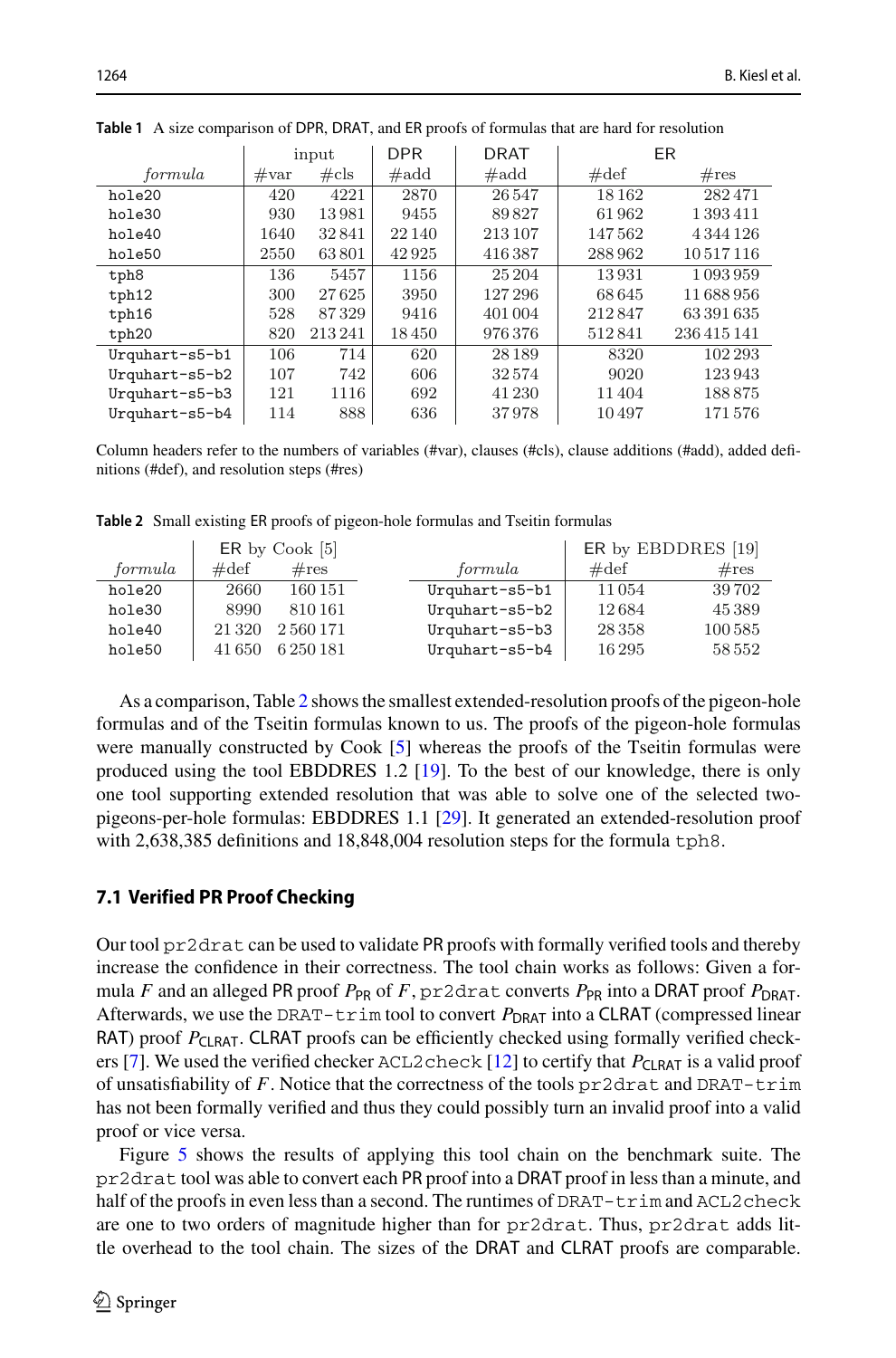

<span id="page-18-0"></span>**Fig. 5** Certification of PR proofs using pr2drat, DRAT-trim, and the formally verified checker ACL2check. Left the sizes of proofs in the PR, DRAT, and CLRAT formats are shown in bytes and right the proof conversion and checking times are in seconds. No times are shown for the Urquhart instances as all times were less than a second

However, these proofs are different since  $DRAT-trim (1)$  removes redundant clause additions, (2) includes hints to speedup verified checking, and (3) compresses proofs. The effect of (1) depends on proof quality, (2) increases the size of proofs of small hard problems by roughly a factor of four, and (3) reduces size to 30% of the uncompressed proofs. The difference between the DRAT and CLRAT proofs therefore indicates how much redundancy was removed: For the pigeon-hole proofs, there is hardly any redundancy added. For the two-pigeons-per-hole proofs, only a modest amount is added, and for the Tseitin proofs a lot of redundancy is added. Notice that runtimes of the verified checker ACL2check are comparable to the C-based checker DRAT-trim.

# **8 Conclusion**

We showed different simulations between propositional proof systems. The first simulation transforms DRAT proofs into extended-resolution proofs whereas the second simulation transforms DPR proofs into DRAT proofs. Together, these two simulations show how extended resolution is related to modern propagation-based proof systems used in practical SAT solving. In addition, we showed how blocked-clause addition can be used to simulate the addition of RATs without the introduction of new variables. Our results provide us with a better understanding of DRAT and DPR as well as of extended resolution. We now know how extended resolution can mimic the reasoning steps of these modern proof systems.

To evaluate the increase in size caused by our simulations, we implemented them and performed experiments on existing DRAT and DPR proofs of hard formulas. Even though the size increase could be considerable in theory, in practice it is still feasible. Especially our simulation tool of DPR by DRAT allows to certify the correctness of DPR proofs by first transforming them to DRAT and then using formally verified proof checkers.

**Acknowledgements** Open Access funding provided by Projekt DEAL.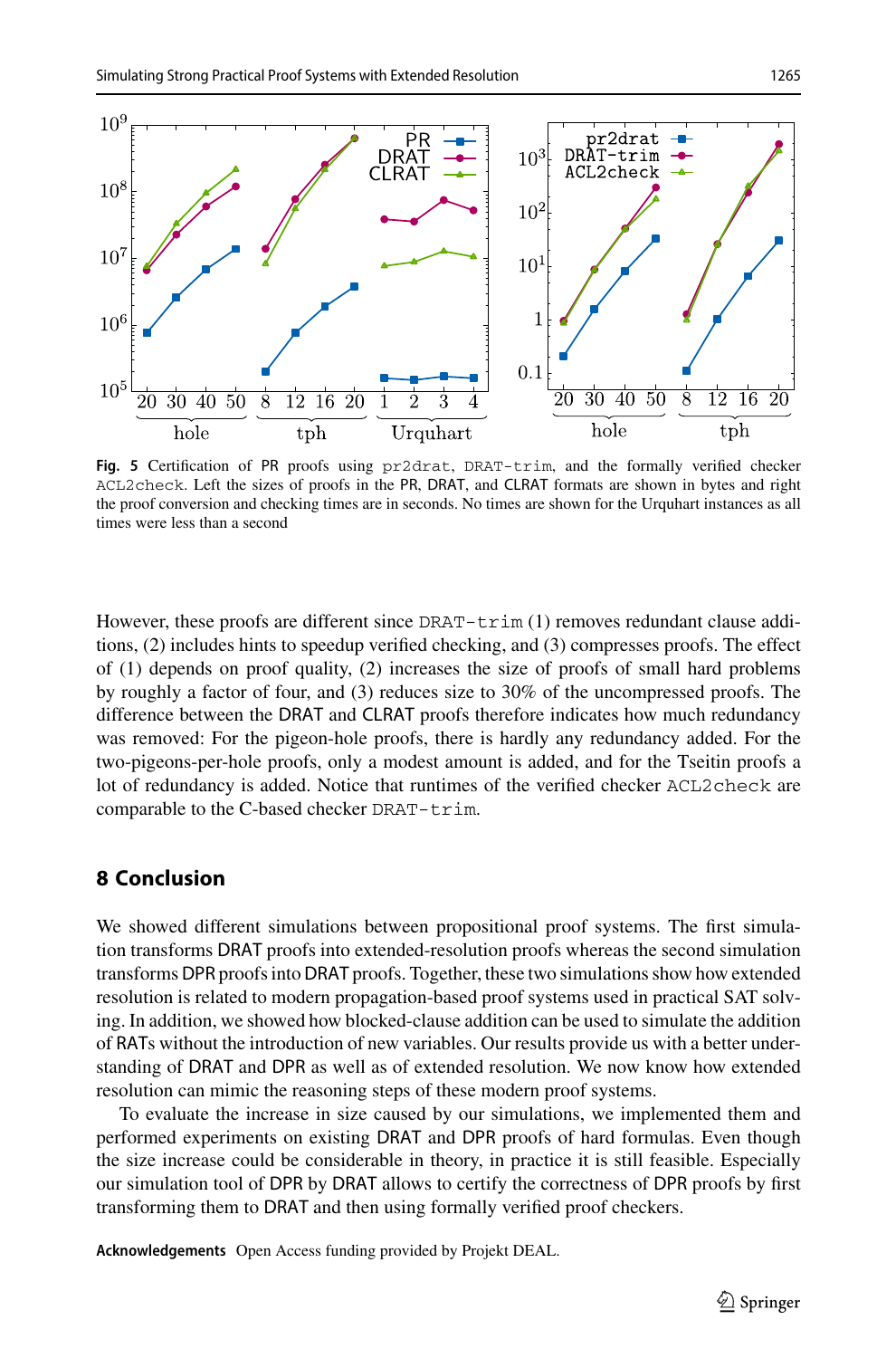**Open Access** This article is licensed under a Creative Commons Attribution 4.0 International License, which permits use, sharing, adaptation, distribution and reproduction in any medium or format, as long as you give appropriate credit to the original author(s) and the source, provide a link to the Creative Commons licence, and indicate if changes were made. The images or other third party material in this article are included in the article's Creative Commons licence, unless indicated otherwise in a credit line to the material. If material is not included in the article's Creative Commons licence and your intended use is not permitted by statutory regulation or exceeds the permitted use, you will need to obtain permission directly from the copyright holder. To view a copy of this licence, visit [http://creativecommons.org/licenses/by/4.0/.](http://creativecommons.org/licenses/by/4.0/)

# **References**

- <span id="page-19-5"></span>1. Alekhnovich, M.: Mutilated chessboard problem is exponentially hard for resolution. Theoret. Comput. Sci. **310**(1–3), 513–525 (2004)
- <span id="page-19-13"></span>2. Baaz, M., Leitsch, A.: Methods of Cut-Elimination. No. 3 in Trends in Logic. Springer, Berlin (2011)
- <span id="page-19-14"></span>3. Biere, A.: Two pigeons per hole problem. In: Proceedings of SAT Competition 2013: Solver and Benchmark Descriptions, p. 103 (2013)
- <span id="page-19-15"></span>4. Chatalic, P., Simon, L.: Multi-resolution on compressed sets of clauses. In: Proceedings of the 12th IEEE International Conference on Tools with Artificial Intelligence (ICTAI 2000), pp. 2–10 (2000)
- <span id="page-19-10"></span>5. Cook, S.A.: A short proof of the pigeon hole principle using extended resolution. SIGACT News **8**(4), 28–32 (1976)
- <span id="page-19-9"></span>6. Cook, S.A., Reckhow, R.A.: The relative efficiency of propositional proof systems. J. Symb. Log. **44**(1), 36–50 (1979)
- <span id="page-19-17"></span>7. Cruz-Filipe, L., Heule, M.J.H., Hunt, W. A. Jr.., Kaufmann, M., Schneider-Kamp, P.: Efficient certified RAT verification. In: Proceedings of the 26th International Conference on Automated Deduction (CADE-26). LNCS, vol. 10395, pp. 220–236. Springer, Berlin (2017)
- <span id="page-19-6"></span>8. Dantchev, S.S,. Riis, S.: "Planar" tautologies hard for resolution. In: Proceedings of the 42nd Annual Symposium on Foundations of Computer Science (FOCS 2001), pp. 220–229. IEEE Computer Society, New York (2001)
- <span id="page-19-7"></span>9. Haken, A.: The intractability of resolution. Theoret. Comput. Sci. **39**, 297–308 (1985)
- <span id="page-19-8"></span>10. Heule, M.J.H., Biere, A.: What a difference a variable makes. In: Proceedings of the 24th International Conference on Tools and Algorithms for the Construction and Analysis of Systems (TACAS 2018), LNCS, vol. 10806, pp. 75–92. Springer, Berlin (2018)
- <span id="page-19-0"></span>11. Heule, M.J.H., Kullmann, O., Marek, V.W.: Solving and verifying the Boolean Pythagorean triples problem via cube-and-conquer. In: Proceedings of the 19th International Conference on Theory and Applications of Satisfiability Testing (SAT 2016). LNCS, vol. 9710, pp. 228–245. Springer, Cham (2016)
- <span id="page-19-18"></span>12. Heule, M.J.H., Hunt, W.A. Jr., Kaufmann, M., Wetzler, N.D.: Efficient, verified checking of propositional proofs. In: Proceedings of the 8th International Conference on Interactive Theorem Proving (ITP 2017). LNCS, vol. 10499, pp. 269–284. Springer, Berlin (2017)
- <span id="page-19-1"></span>13. Heule, M.J.H., Kiesl, B., Biere, A.: Short proofs without new variables. In: Proceedings of the 26th International Conference on Automated Deduction (CADE-26), LNCS, vol. 10395, pp. 130–147. Springer, Cham (2017)
- <span id="page-19-4"></span>14. Heule, M.J.H., Kiesl, B., Seidl, M., Biere, A.: PRuning through satisfaction. In: Proceedings of the 13th Haifa Verification Conference (HVC 2017). LNCS, vol. 10629, pp. 179–194. Springer, Berlin (2017)
- <span id="page-19-3"></span>15. Heule, M.J.H., Kiesl, B., Biere, A.: Encoding redundancy for satisfaction-driven clause learning. In: Proceedings of the 25th International Conference on Tools and Algorithms for the Construction and Analysis of Systems (TACAS 2019). LNCS, vol. 11427, pp. 41–58. Springer, Berlin (2019)
- <span id="page-19-2"></span>16. Heule, M.J.H., Kiesl, B., Biere, A.: Strong extension-free proof systems. J. Autom. Reason. **64**, 533–554 (2019b)
- <span id="page-19-12"></span>17. Järvisalo, M., Biere, A., Heule, M.J.H.: Blocked clause elimination. In: Proceedings of the 16th International Conference on Tools and Algorithms for the Construction and Analysis of Systems (TACAS 2010). LNCS, vol. 6015, pp. 129–144. Springer, Heidelberg (2010)
- <span id="page-19-11"></span>18. Järvisalo, M., Heule, M.J.H., Biere, A.: Inprocessing rules. In: Proceedings of the 6th International Joint Conference on Automated Reasoning (IJCAR 2012). LNCS, vol. 7364, pp. 355–370. Springer, Heidelberg (2012)
- <span id="page-19-16"></span>19. Jussila, T., Sinz, C., Biere, A.: Extended resolution proofs for symbolic SAT solving with quantification. In: Proceedings of the 9th International Conference on Theory and Applications of Satisfiability Testing (SAT 2006). LNCS, vol. 4121, pp. 54–60. Springer, Berlin (2006)